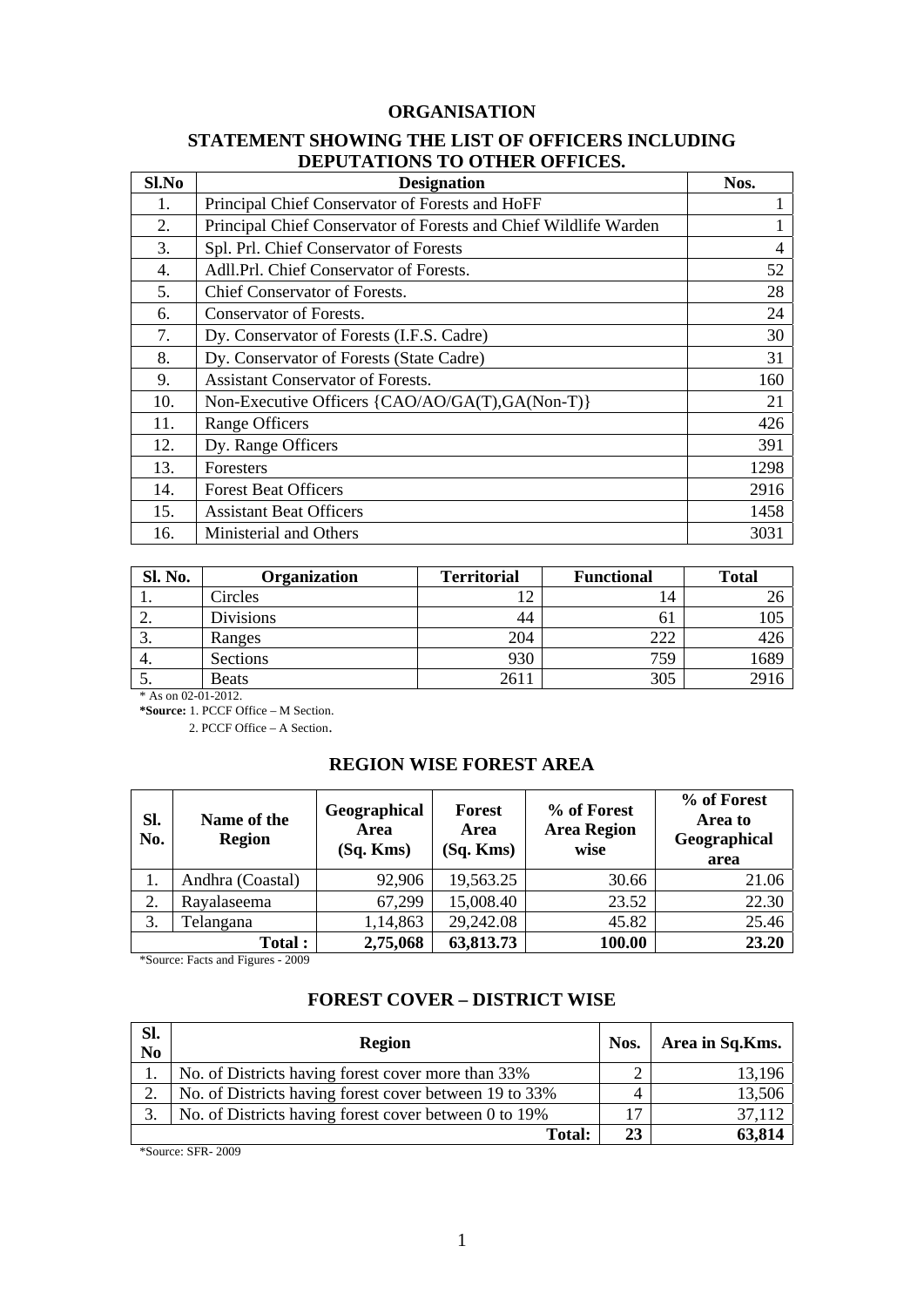| Sl.<br>No.     | <b>Economic Background</b>                         | Unit                 | <b>Total</b> |
|----------------|----------------------------------------------------|----------------------|--------------|
| $\mathbf{1}$   | Geographical Area                                  | Sq.Kms               | 275068       |
| $\overline{2}$ | <b>Forest Area</b>                                 | Sq.Kms               | 63814        |
| 3              | Forest Area to Geographical Area                   | %                    | 23.20        |
| 4              | Per Capita Forest Area                             | Ha.                  | 0.0754       |
| 5              | Population (2011 Census)                           | Lakhs                | 846.66       |
|                | Male Population 2011 Census                        | Lakhs                | 425.10       |
|                | Female Population 2011 Census                      | Lakhs                | 421.56       |
|                | Sex Ratio                                          | For Thousand<br>Male | 992          |
| 6              | Growth of Population of 2001-2011                  | $\%$                 | 11.1         |
| 7              | Rural – Population (2001 Census)                   | Lakhs                | 554.01       |
| 8              | Urban Population (2001 Census)                     | Lakhs                | 208.09       |
| 9              | Density of Population as per 2011 Census           | Per Sq.Km            | 308          |
| 10             | Inhabited villages (2001 Census)                   | No.                  | 26613        |
| 11             | Towns                                              | No.                  | 210          |
| 12             | <b>Districts</b>                                   | No.                  | 23           |
| 13             | <b>Revenue Divisions</b>                           | No.                  | 81           |
| 14             | Mandal Praja Parishads                             | No.                  | 1076         |
| 15             | <b>Revenue Mandals</b>                             | No.                  | 1128         |
| 16             | <b>Gram Panchayats</b>                             | No.                  | 21895        |
| 17             | Literacy $(2011 - Census)$                         | $\%$                 | 67.66        |
|                | Male Literacy as per 2011 Census                   | $\%$                 | 75.56        |
|                | Female Literacy as per 2011 Census                 | $\%$                 | 59.74        |
| 18             | Scheduled Castes (2001 - Census)                   | Lakhs                | 123.39       |
| 19             | Scheduled Tribes (2001 – Census)                   | Lakhs                | 50.24        |
| 20             | Length of Sea-Coast                                | Kms                  | 965          |
| 21             | Live-Stock-Without dogs (2007-Census)              | No                   | 60200863     |
| 22             | Live Stock-Cattle, Buffaloes (2007-Census)         | N <sub>o</sub>       | 24494758     |
| 23             | Sheep & Goats (2007-Census)                        | No                   | 35165464     |
| 24             | Miscellaneous-Pigs & other livestock (2007-Census) | N <sub>o</sub>       | 540641       |
| 25             | Poultry (2007-Census)                              | N <sub>o</sub>       | 123984716    |
| 26             | State Revenue for 2011-12 (B.E.)                   | Rs. In Crores        | 100995.27    |
| 27             | Forest Revenue for 2010-11                         | Rs. In Lakhs         | 12873.90     |
| 28             | Forest Expenditure for 2010-11                     | Rs. In Lakhs         | 27727.93     |

## **ANDHRA PRADESH AT A GLANCE**

\*Source: Statistical Abstract of A.P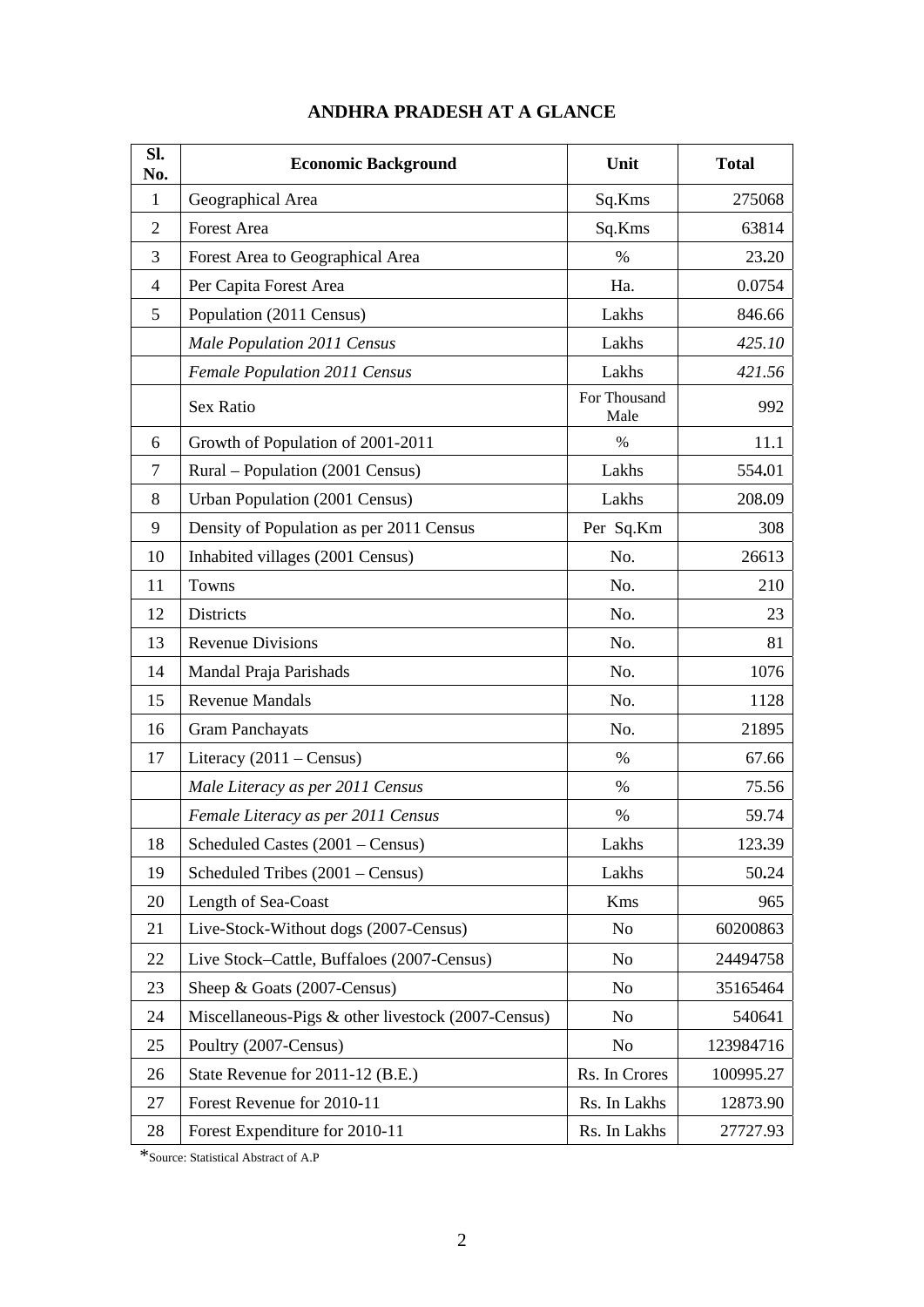| Sl.<br>No. | <b>District</b>             | Geographical<br><b>Area</b><br>$(Sq.$ Km $)$ | <b>Forest</b><br><b>Block</b><br>(No.) | <b>Forest</b><br>Area<br>$(Sq.$ Km $)$ | <b>Population</b><br>(in lakhs)<br>2001<br><b>Census</b> | $\overline{\frac{6}{}}$ of<br><b>Forest</b><br>Area to the<br><b>Total</b><br>Geo. Area |
|------------|-----------------------------|----------------------------------------------|----------------------------------------|----------------------------------------|----------------------------------------------------------|-----------------------------------------------------------------------------------------|
| 1.         | Adilabad                    | 16,128                                       | 235                                    | 7,231.89                               | 24.88                                                    | 44.8                                                                                    |
| 2.         | Nizamabad                   | 7,956                                        | 189                                    | 1,812.15                               | 23.46                                                    | 22.8                                                                                    |
| 3.         | Medak                       | 9,699                                        | 233                                    | 905.94                                 | 26.70                                                    | 9.3                                                                                     |
| 4.         | Rangareddy                  | 7,493                                        | 127                                    | 730.75                                 | 35.75                                                    | 9.8                                                                                     |
| 5.         | Hyderabad                   | 217                                          |                                        | $\Omega$                               | 38.30                                                    |                                                                                         |
| 6.         | Mahabubnagar                | 18,432                                       | 86                                     | 3,032.51                               | 35.14                                                    | 16.5                                                                                    |
| 7.         | Nalgonda                    | 14,240                                       | 26                                     | 836.93                                 | 32.48                                                    | 5.9                                                                                     |
| 8.         | Karimnagar                  | 11,823                                       | 201                                    | 2,544.83                               | 34.92                                                    | 21.5                                                                                    |
| 9.         | Warangal                    | 12,846                                       | 112                                    | 3,710.14                               | 32.46                                                    | 28.9                                                                                    |
| 10.        | Khammam                     | 16,029                                       | 356                                    | 8,436.94                               | 25.79                                                    | 52.6                                                                                    |
| 11.        | Srikakulam                  | 5,837                                        | 79                                     | 686.41                                 | 25.38                                                    | 11.8                                                                                    |
| 12.        | Vizianagaram                | 6,539                                        | 103                                    | 1,193.03                               | 22.49                                                    | 18.2                                                                                    |
| 13.        | Visakhapatnam               | 11,161                                       | 188                                    | 4,411.66                               | 38.32                                                    | 39.5                                                                                    |
| 14.        | East Godavari               | 10,807                                       | 161                                    | 3,232.44                               | 49.01                                                    | 29.9                                                                                    |
| 15.        | West Godavari               | 7,742                                        | 50                                     | 811.66                                 | 38.04                                                    | 10.5                                                                                    |
| 16.        | Krishna                     | 8,727                                        | 60                                     | 664.28                                 | 41.88                                                    | 7.6                                                                                     |
| 17.        | Guntur                      | 11,391                                       | 118                                    | 1,619.41                               | 44.65                                                    | 14.2                                                                                    |
| 18.        | Prakasham                   | 17,626                                       | 130                                    | 4,424.99                               | 30.59                                                    | 25.1                                                                                    |
| 19.        | Nellore                     | 13,076                                       | 268                                    | 2,519.37                               | 26.69                                                    | 19.3                                                                                    |
| 20.        | Kurnool                     | 17,658                                       | 103                                    | 3,515.49                               | 35.29                                                    | 19.9                                                                                    |
| 21.        | Kadapa                      | 15,359                                       | 154                                    | 5,002.95                               | 26.02                                                    | 32.6                                                                                    |
| 22.        | Anantapur                   | 19,130                                       | 103                                    | 1,969.78                               | 36.40                                                    | 10.3                                                                                    |
| 23.        | Chittoor                    | 15,152                                       | 184                                    | 4,520.18                               | 37.46                                                    | 29.8                                                                                    |
|            | <b>ANDHRA PRADESH TOTAL</b> | 2,75,068                                     | 3,266                                  | 63,813.73                              | 762.10                                                   | 23.2                                                                                    |

## **FOREST AREA AND POPULATION OF DISTRICTS**

\*Source: Facts and Figures - 2009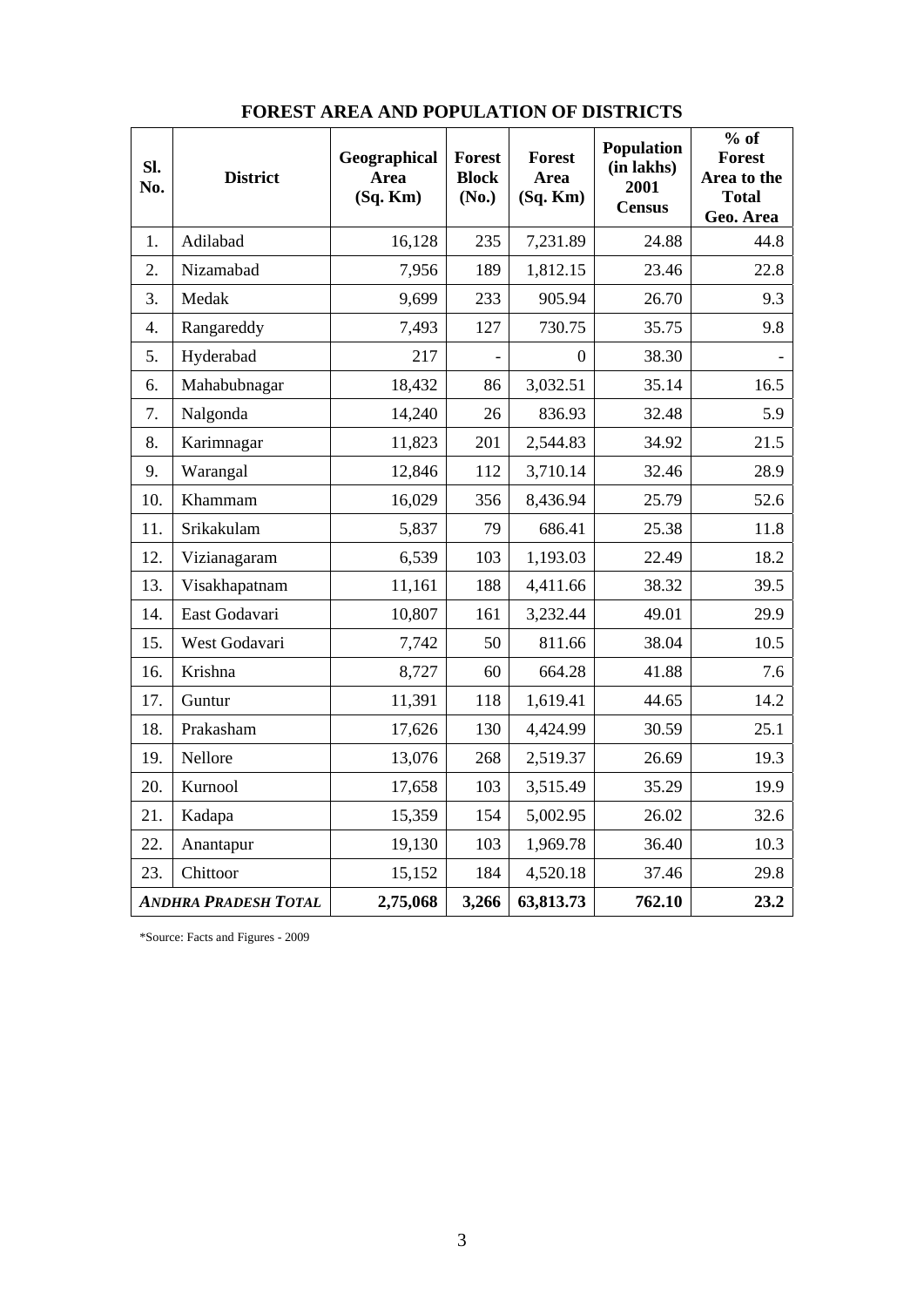| Sl.<br>No. | <b>Region</b>                             | <b>Forest Area</b><br>(Sq.Kms) | Percentage |
|------------|-------------------------------------------|--------------------------------|------------|
| 1.         | <b>Legal Status</b>                       |                                |            |
|            | Reserved                                  | 50,479                         | 79.10      |
|            | Protected                                 | 12,365                         | 19.38      |
|            | Un-Classed                                | 970                            | 1.52       |
|            | <b>Total</b>                              | 63,814                         | 100.00     |
| 2.         | Composition (Non-Coniferous Broad-Leaved) |                                |            |
|            | <b>Red Sanders</b>                        | 4,840                          | 7.59       |
|            | Teak                                      | 9,145                          | 14.33      |
|            | Others                                    | 49,829                         | 78.08      |
|            | <b>Total</b>                              | 63,814                         | 100.00     |
| 3.         | Forest - Types                            |                                |            |
|            | a) Southern Tropical thorn                | 16,110                         | 25.24      |
|            | b) Southern Tropical Moist deciduous      | 16,100                         | 25.23      |
|            | c) Tropical dry deciduous                 | 28,431                         | 44.55      |
|            | d) Litoral                                | 2,856                          | 4.48       |
|            | e) Mangrove                               | 317                            | 0.50       |
|            | <b>Total</b>                              | 63,814                         | 100.00     |

## **CLASSIFICATION OF FOREST AREA**

\*Source: PISFR

## **FOREST AND TREE COVER**

| <b>Item</b>                                          | Unit       | 2005   | 2007   |
|------------------------------------------------------|------------|--------|--------|
| Forest Cover of the State                            | Sq.Kms     | 44372  | 45102  |
| Tree Cover out side Reserved Forests                 | Sq.Kms     | 7640   | 7191   |
| Total Forest & Tree cover of the State               | Sq.Kms     | 52012  | 52293  |
| Of State's Geographical Area                         | Percentage | 18.91  | 19.01  |
| Forest Cover of the Country                          | Sq.Kms     | 677088 | 690899 |
| Tree Cover of the Country                            | Sq.Kms     | 91663  | 92769  |
| Total Forest & Tree Cover of Country                 | Sq.Kms     | 768751 | 783668 |
| A. P. Percentage of Country's Forest & Tree<br>Cover | Percentage | 6.77   | 6.67   |

\*Source: SFR-2005 & 2009.

# **TREE COVER OUTSIDE THE NOTIFIED FOREST AREA**

| Culturable Non-Forest Area (CNFA)           | Sq.Kms.    | 91663 |
|---------------------------------------------|------------|-------|
| No. of trees per ha. of CNFA                | <b>Nos</b> | 12.14 |
| Tree Cover outside Reserved Forest of State | Sq.Kms.    | 7640  |
| Percentage of State Geographical Area       | Percentage | 2.78  |
| Percentage of CNFA                          | Percentage | 8.33  |

\*Source: SFR-2008 of AP (GIS) & SFR 2005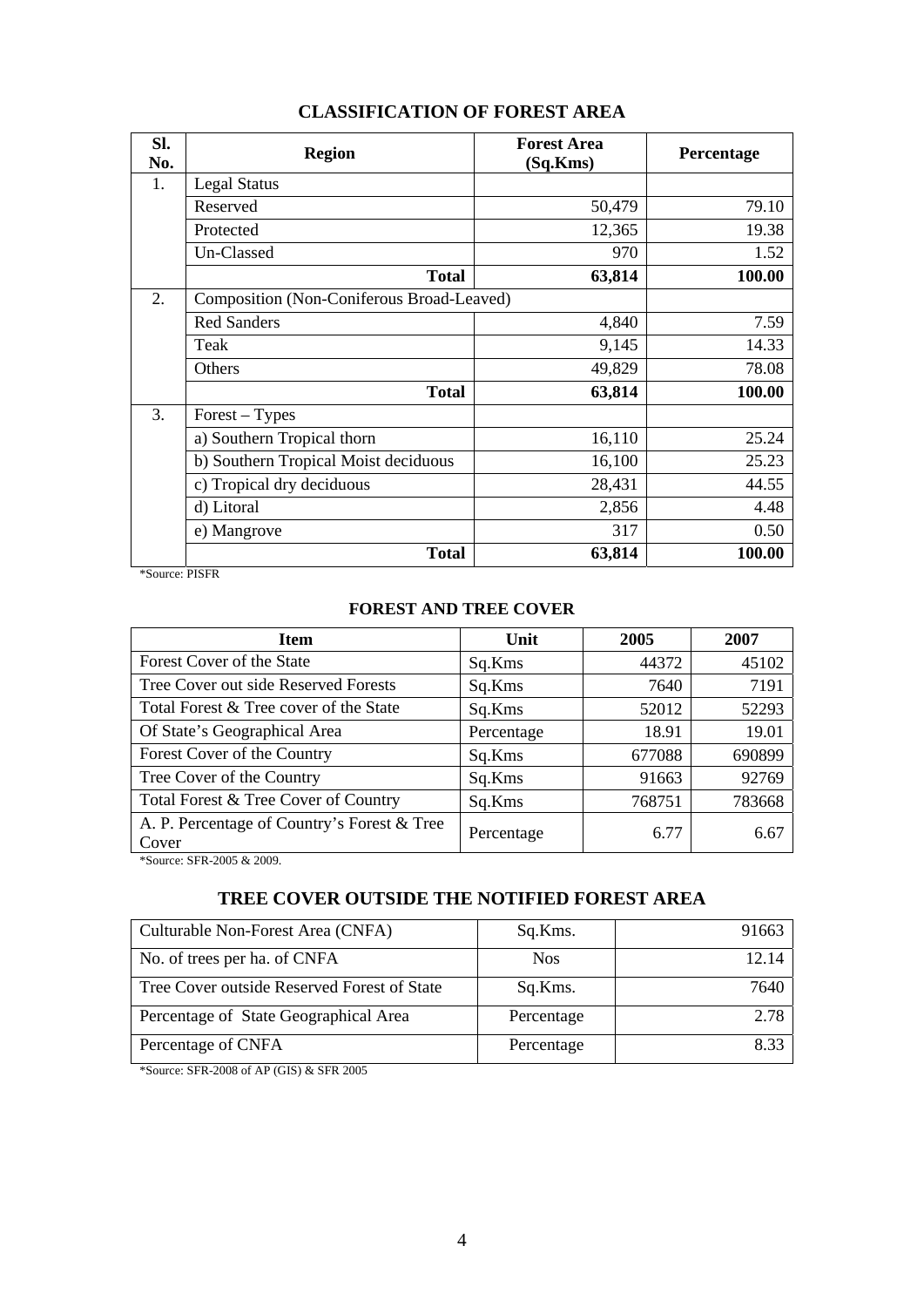## **THE DISTRIBUTION OF GROWING STOCK IN DIFFERENT CANOPY COVER CLASSES**

| Sl.No. | <b>Canopy cover</b><br>class | Area in Sq. Kms. | <b>Total growing stock</b><br>in million M3 | Growing stock per<br>Ha in cubic meter |
|--------|------------------------------|------------------|---------------------------------------------|----------------------------------------|
|        | Dense $(>0.4)$               | 28,309           | 168.66                                      | 59.58                                  |
|        | Open $(0.1 - 0.4)$           | 19.498           | 56.89                                       | 29.18                                  |
|        | Scrub $(0.1)$                | 4,898            | 6.53                                        | 13.34                                  |
|        | <b>Total</b>                 | 52,705           | 232.08                                      |                                        |

\*Source: Andhra Pradesh forest inventory report-2010

|            | INCLID WIDLE ONLY LOVEN CHANGLE |                                       |                                      |                |                        |                |                        | Area in Sq. Kms |                   |
|------------|---------------------------------|---------------------------------------|--------------------------------------|----------------|------------------------|----------------|------------------------|-----------------|-------------------|
| SI.<br>No. | <b>Circle</b>                   | <b>Very</b><br><b>Dense</b><br>Forest | Moderately<br><b>Dense</b><br>Forest | Open<br>Forest | <b>Scrub</b><br>Forest | Non-<br>Forest | Water<br><b>Bodies</b> | <b>Total</b>    | Encroach-<br>ment |
| 1          | Adilabad                        | 501.31                                | 3831.41                              | 1350.01        | 760.10                 | 622.27         | 36.21                  | 7101.30         | 5.51              |
| 2          | Ananthapur                      | 0.03                                  | 198.59                               | 1311.66        | 1356.84                | 1165.78        | 2.87                   | 4035.77         | 0.46              |
| 3          | FDPT Srisailam                  | 7.79                                  | 1088.99                              | 2540.02        | 2170.94                | 795.24         | 173.99                 | 6776.97         | 0.37              |
| 4          | Guntur                          | 22.10                                 | 938.20                               | 2000.13        | 2060.73                | 970.76         | 73.52                  | 6065.44         | 1.26              |
| 5          | Hyderabad                       | 0.00                                  | 139.84                               | 544.28         | 937.79                 | 193.17         | 5.27                   | 1820.35         | 1.01              |
| 6          | Khammam                         | 133.48                                | 2340.39                              | 2937.84        | 1767.18                | 736.86         | 29.60                  | 7945.35         | 18.19             |
| 7          | Kurnool                         | 44.32                                 | 1186.88                              | 2088.53        | 1219.25                | 1004.08        | 17.59                  | 5560.65         | 1.58              |
| 8          | Nizamabad                       | 0.00                                  | 750.41                               | 1319.19        | 449.45                 | 200.45         | 12.02                  | 2731.51         | 5.59              |
| 9          | Rajahmundry                     | 203.04                                | 2869.38                              | 666.12         | 451.11                 | 220.18         | 243.11                 | 4652.94         | 5.45              |
| 10         | Visakhapatnam                   | 34.89                                 | 2388.15                              | 2648.37        | 844.11                 | 644.40         | 12.46                  | 6572.38         | 4.54              |
| 11         | Warangal                        | 0.00                                  | 2639.79                              | 2468.66        | 564.20                 | 673.29         | 38.83                  | 6384.76         | 11.85             |
| 12         | WLM-Tirupathi                   | 3.18                                  | 257.06                               | 2709.18        | 922.33                 | 270.04         | 5.77                   | 4167.57         | 0.93              |
|            | <b>Total</b>                    | 950.14                                | 18629.09                             | 22583.99       | 13504.03               | 7496.52        | 651.24                 | 63814.99        | 56.74             |

## **CIRCLE WISE FOREST COVER CHANGES**

Source: APSFR-2011

## **CIRCLE WISE GROWING STOCK IN ANDHRA PRADESH**

| SI.<br>No.     | <b>Circle</b>    | <b>Dense</b><br><b>Total</b><br>Volume | <b>Scrub</b><br><b>Open Total</b><br><b>Total</b><br><b>Volume</b><br>Volume |      | <b>Total</b><br><b>Volume</b> | <b>Circle</b><br>Average<br>(Per Ha) |  |  |
|----------------|------------------|----------------------------------------|------------------------------------------------------------------------------|------|-------------------------------|--------------------------------------|--|--|
|                |                  |                                        | (in Million Cu M)                                                            |      |                               |                                      |  |  |
| 1              | Adilabad         | 25.08                                  | 7.62                                                                         | 0.44 | 33.14                         | 46.67                                |  |  |
| 2              | Ananthapur       | 2.19                                   | 1.59                                                                         | 0.47 | 4.25                          | 10.53                                |  |  |
| 3              | Guntur           | 7.80                                   | 2.12                                                                         | 0.25 | 10.17                         | 16.79                                |  |  |
| $\overline{4}$ | Hyderabad        | 0.51                                   | 0.63                                                                         | 0.28 | 1.42                          | 7.80                                 |  |  |
| 5              | Khammam          | 29.22                                  | 12.95                                                                        | 0.41 | 42.59                         | 53.60                                |  |  |
| 6              | Kurnool          | 8.00                                   | 2.25                                                                         | 0.47 | 10.72                         | 19.27                                |  |  |
| 7              | Nizamabad        | 3.06                                   | 4.46                                                                         | 0.24 | 7.76                          | 28.39                                |  |  |
| 8              | Rajahmundry      | 23.90                                  | 2.33                                                                         | 0.20 | 26.42                         | 56.79                                |  |  |
| 9              | <b>Srisailam</b> | 11.11                                  | 5.97                                                                         | 0.76 | 17.84                         | 26.33                                |  |  |
| 10             | Tirupathi        | 7.76                                   | 3.92                                                                         | 0.21 | 11.89                         | 28.52                                |  |  |
| 11             | Visakhapatnam    | 29.57                                  | 6.12                                                                         | 2.33 | 38.01                         | 57.84                                |  |  |
| 12             | Warangal         | 20.46                                  | 6.94                                                                         | 0.47 | 27.87                         | 43.66                                |  |  |
|                | <b>Total</b>     | 168.66                                 | 56.89                                                                        | 6.53 | 232.08                        | 36.37                                |  |  |

\*Source: Andhra Pradesh forest inventory report-2010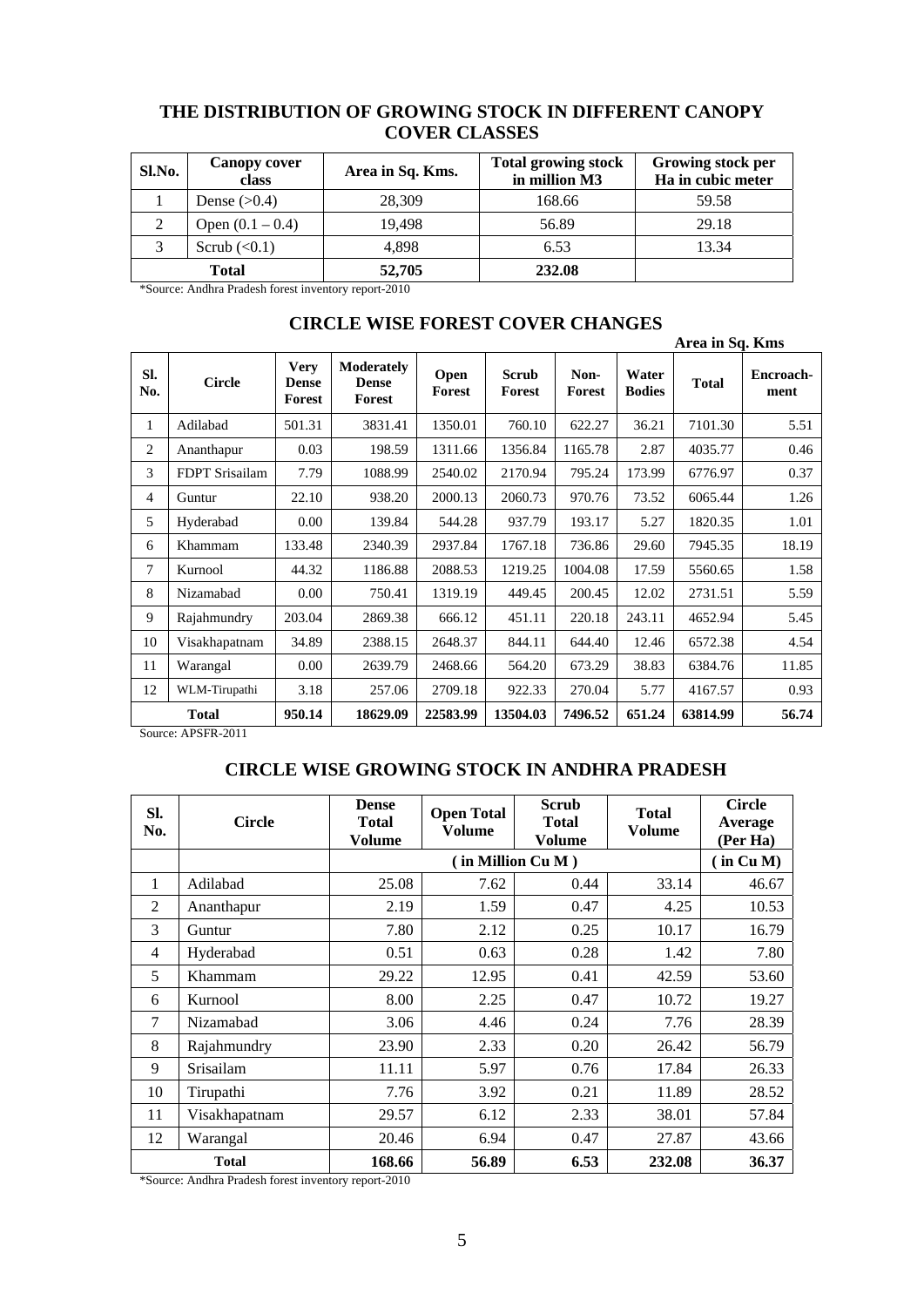|  | <b>FOREST COVER CHANGE MATRIX</b> |
|--|-----------------------------------|
|--|-----------------------------------|

|                                   |            |                  |          |                                  |         |        | (Area in Sq.Kms) |
|-----------------------------------|------------|------------------|----------|----------------------------------|---------|--------|------------------|
| 2008 (Data of Oct)                |            |                  |          | 2009 (Data of Oct 2009–Mar 2010) |         |        | <b>Total of</b>  |
| $2008 - Dec 2008$                 | <b>VDF</b> | OF<br><b>MDF</b> |          | <b>Scrub</b>                     | NF      | Water  | 2008             |
| Very Dense Forest                 | 950.14     | 0.00             | 0.00     | 0.00                             | 0.00    | 0.00   | 950.14           |
| <b>Moderately Dense</b><br>Forest | 0.00       | 18628.78         | 1.62     | 6.49                             | 14.83   | 0.00   | 18651.72         |
| Open Forest                       | 0.00       | 0.05             | 22574.14 | 17.88                            | 53.69   | 0.00   | 22645.76         |
| Scrub                             | 0.00       | 0.08             | 1.14     | 13464.47                         | 36.45   | 0.00   | 13502.14         |
| Non-Forest                        | 0.00       | 0.14             | 7.09     | 15.16                            | 7391.07 | 0.00   | 7413.46          |
| Water                             | 0.00       | 0.00             | 0.00     | 0.00                             | 0.00    | 651.33 | 651.33           |
| Total of 2009                     | 950.14     | 18629.05         | 22583.99 | 13504.00                         | 7496.04 | 651.33 | 63814.55         |
| Net Change                        | 0.00       | $-22.67$         | $-61.77$ | 1.86                             | 82.58   |        |                  |

\*Source: APSFR-2011

#### **FOREST COVER CHANGE MATRIX (GOOD AND DEGRADED FORESTS)**   $(Area in Sa.Kms)$

| 2008                          | 2009(Data of Oct 2009 – Mar 2010) | $(2 \text{m} \alpha \text{m} \beta \text{m} \alpha)$ |        |               |  |
|-------------------------------|-----------------------------------|------------------------------------------------------|--------|---------------|--|
| (Data of Oct 2008 – Dec 2008) | <b>Good Forest</b>                | <b>Degraded</b><br><b>Forest</b>                     | Water  | Total of 2008 |  |
| Good Forest                   | 42154.73                          | 92.89                                                | 0.00   | 42247.62      |  |
| Degraded Forest               | 8.45                              | 20907.15                                             | 0.00   | 20915.60      |  |
| Water                         | 0.00                              | $0.00^{\circ}$                                       | 651.33 | 651.33        |  |
| Total of 2009                 | 42163.18                          | 21000.04                                             | 651.33 | 63814.55      |  |
| Net Change                    | $-84.44$                          | 84.44                                                | 0.00   |               |  |

\*Source: APSFR-2011

## **FOREST COVER CHANGE MATRIX (REJUVENATION AND BARREN)**

|                               |          |                                   |        | (Area in Sq.Kms) |
|-------------------------------|----------|-----------------------------------|--------|------------------|
| 2008                          |          | 2009(Data of Oct 2009 – Mar 2010) |        | Total of 2008    |
| (Data of Oct 2008 – Dec 2008) | Green    | <b>Barren</b>                     | Water  |                  |
| Green                         | 55644.79 | 104.97                            | 0.00   | 55749.76         |
| Barren                        | 22.39    | 7391.07                           | 0.00   | 7413.46          |
| Water                         | 0.00     | 0.00                              | 651.33 | 651.33           |
| Total of 2009                 | 55667.18 | 7496.04                           | 651.33 | 63814.55         |
| Net Change                    | $-82.58$ | 82.58                             | 0.00   |                  |

\*Source: APSFR-2011

### **ANDHRA PRADESH LAND USE PATTERN**

| Sl.<br>No.      | <b>Land Use</b>                  | Area in Sq.Kms | <b>Parentage</b> |
|-----------------|----------------------------------|----------------|------------------|
|                 | <b>Total Geographical Area</b>   | 275068.00      | 100.00           |
| 2               | Forest including Scrub           | 55664.31       | 20.23            |
| 3               | Agriculture                      | 168821.46      | 61.37            |
| $\overline{4}$  | Land with Scrub                  | 17137.66       | 6.23             |
| 5               | <b>Fallow Lands</b>              | 10333.94       | 3.76             |
| 6               | Green Lands                      | 652.17         | 0.24             |
| $7\phantom{.0}$ | Settlements                      | 2633.41        | 0.96             |
| 8               | <b>Vegetation Outside Forest</b> | 9132.87        | 3.32             |
| 9               | <b>Water Bodies</b>              | 10343.00       | 3.76             |
| 10              | Others                           | 349.18         | 0.13             |

\*Source: APSFR-2011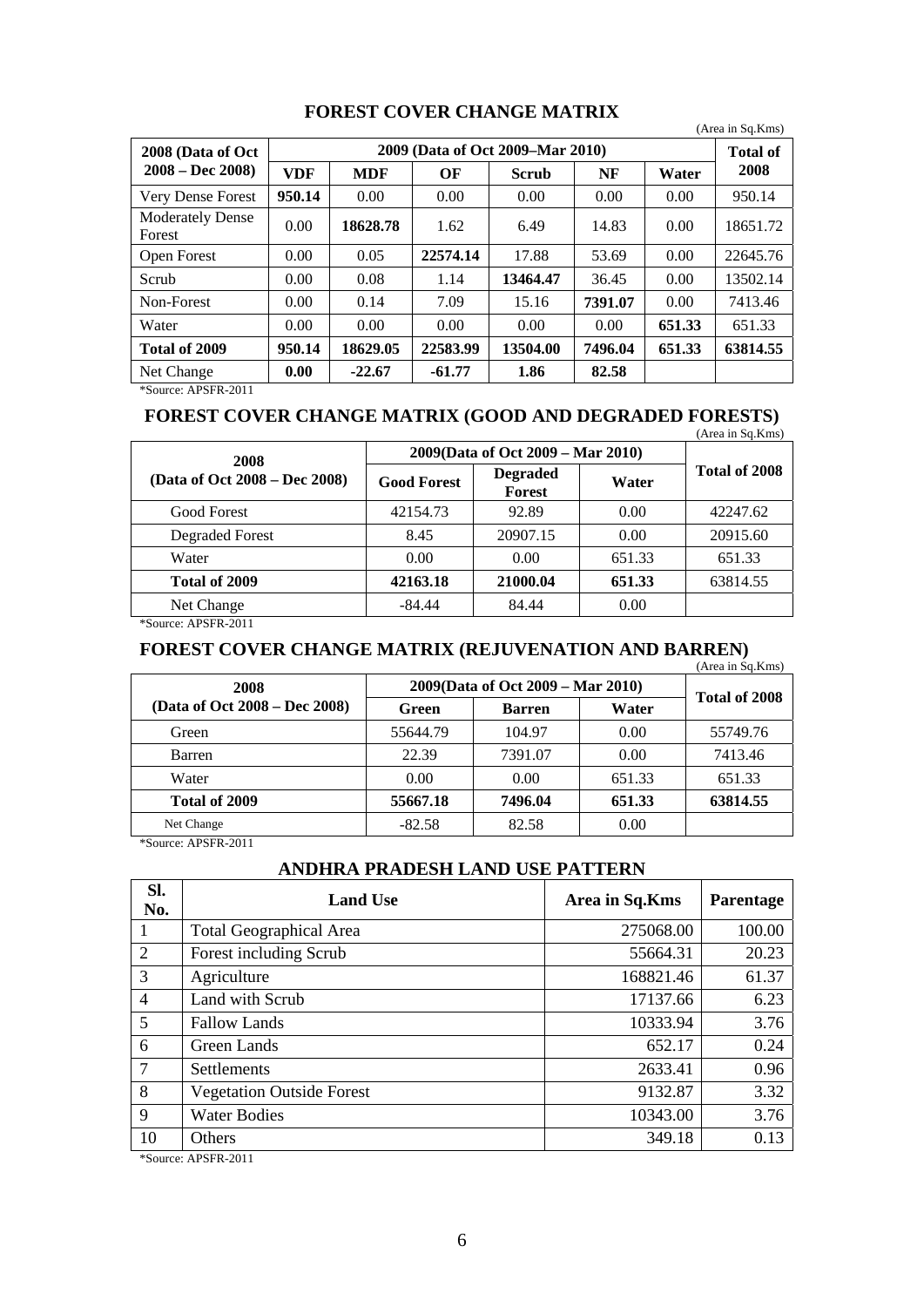## **STATEMENT SHOWING THE COMMODITY WISE MINOR FOREST PROCUREMENTS DURING THE YEARS 2006-07 TO 2010-11**

|  | <b>Quantity in Quintals and Value in Lakh Rupees</b> |  |  |  |
|--|------------------------------------------------------|--|--|--|
|--|------------------------------------------------------|--|--|--|

| SI.            | Name of the            | 2006-07          |                  |                | 2007-08<br>2008-09 |                 | 2009-10          |                        | 2010-11          |                  |              |
|----------------|------------------------|------------------|------------------|----------------|--------------------|-----------------|------------------|------------------------|------------------|------------------|--------------|
| No.            | <b>Commodity</b>       | Qty              | <b>Value</b>     | Qty            | <b>Value</b>       | Qty             | <b>Value</b>     | Qty                    | <b>Value</b>     | Qty              | <b>Value</b> |
| 1              | Gum Karaya             | 6050.40          | 510.77           | 3715.97        | 313.55             | 2392.31         | 226.74           | 1965.32213.23          |                  | 1229.04          | 170.23       |
| $\overline{2}$ | Gum Thiruman           | 4.33             | 0.23             | 14.04          | 0.75               | 5.47            | 0.29             | 2.79                   | 0.16             | 7.43             | 0.39         |
| 3              | Gum Olibanum           | 246.03           | 9.33             | 174.64         | 6.82               | 79.02           | 3.12             | 41.84                  | 1.65             | 35.51            | 1.41         |
| $\overline{4}$ | Gum Kondagogu          | 420.26           | 40.60            | 222.96         | 21.46              | 143.02          | 14.39            | 93.44                  | 9.40             | 19.42            | 1.85         |
| 5              | Gum Dikamali           | 17.25            | 0.21             | 29.02          | 0.35               | 0.00            | 0.00             | 0.00                   | 0.00             | $\Omega$         | $\mathbf 0$  |
| 6              | Myrobalans             | 7862.31          | 21.98            | 4750.87        | 18.92              | 4361.64         | 23.81            | 8440.65                | 48.21            | 4977.59          | 28.19        |
| 7              | Nuxvomica              | 8387.02          | 133.36           | 1103.31        | 17.01              | 4513.00         | 71.91            | 1668.11                | 27.46            | 1497.28          | 25.43        |
| 8              | <b>Seeded Tamarind</b> | 50113.40         |                  | 440.6337816.86 |                    | 289.45 47783.29 |                  | 382.22 22796.87 288.43 |                  | 56.04            | 0.28         |
| 9              | Deseeded Tamarind      | 3999.50          | 74.17            | 4897.05        | 76.20              | 3277.31         | 58.27            | 884.00                 | 13.73            | 8819.30          | 95.82        |
| 10             | <b>Tamarind Seed</b>   | 3270.23          | 12.62            | 4106.01        | 15.20              | 314.20          | 0.65             | 868.00                 | 1.81             | 21361.57         | 395.43       |
| 11             | Pungam Seed            | 745.18           | 5.99             | 2847.90        | 28.48              | 2190.22         | 22.98            | 982.40                 | 10.79            | 804.02           | 7.72         |
| 12             | Cleaning nuts          | 1320.74          | 12.47            | 232.17         | 2.09               | 189.22          | 1.70             | 235.98                 | 2.15             | 66.11            | 0.61         |
| 13             | Marking nuts           | 8352.23          | 41.70            | 7714.17        |                    | 38.57 10072.76  | 50.37            | 2222.53                | 7.99             | 1112.14          | 3.73         |
| 14             | Mohwa Seed             | 9441.87          | 104.49           | 3063.44        | 33.70              | 2437.75         | 28.85            | 3598.18                | 42.84            | 446.85           | 4.05         |
| 15             | Mohwa Flower           | 15519.83         | 93.74            | 6183.32        | 43.28              | 5621.99         | 36.74            | 1835.95                | 11.02            | 1212.50          | 7.93         |
|                | 16 Honey               | 3523.28          | 281.53           | 3088.00        | 246.96             | 2731.89         | 217.11           | 1477.26 122.77         |                  | 1552.32          | 174.85       |
| 17             | Sheekakai              | 2957.72          | 29.62            | 1661.80        | 14.85              | 2124.61         | 17.00            | 1474.10                | 9.78             | 262.11           | 1.57         |
| 18             | Soap nuts              | 2550.45          | 23.80            | 3769.32        | 40.27              | 468.53          | 4.48             | 544.73                 | 7.16             | 738.26           | 13.35        |
| 19             | Hill Brooms (Nos.)     | 390623           | 56.09            | 319092         | 46.06              | 56183           | 7.33             | $\overline{0}$         | $\Omega$         | 364450           | 150.56       |
| 20             | Hill Brooms (Otls.)    | 3.60             | 0.07             | 20.11          | 0.36               | 0.50            |                  | 0.01 76669.00          | 18.60            | 0                | $\mathbf 0$  |
| 21             | Wild Brooms (Qtls.)    | 692.55           | 10.14            | 1137.74        | 17.38              | 457.32          | 7.89             | 478.24                 | 8.41             | 60.58            | 1.93         |
|                | 22 Wild Brooms (Nos.)  | $\boldsymbol{0}$ | $\boldsymbol{0}$ | 50             | $\boldsymbol{0}$   | $\mathbf{0}$    | $\boldsymbol{0}$ | $\boldsymbol{0}$       | $\boldsymbol{0}$ | 0                | $\mathbf{0}$ |
|                | 23 Adda leaf           | 9140.67          | 46.70            | 6820.95        | 32.82              | 2819.93         |                  | 13.30 1511.31          | 8.59             | 1134.73          | 8.51         |
| 24             | Naramamidi Bark        | 1850.89          | 37.69            | 875.16         | 17.51              | 1655.24         | 34.74            | 930.00                 | 23.25            | 1210.14          | 31.32        |
|                | 25 Maredugeddalu       | 762.76           | 25.57            | 1058.93        | 47.99              | 635.48          | 31.95            | 271.12                 | 15.48            | 296.35           | 20.74        |
|                | 26 Others              |                  | 63.16            |                | 25.99              |                 | 34.89            |                        | $\boldsymbol{0}$ | $\boldsymbol{0}$ | 17.26        |
| 27             | <b>Medicinal Herbs</b> |                  | $\boldsymbol{0}$ |                | 0.66               |                 | 11.52            |                        | $\boldsymbol{0}$ |                  | 0.00         |
|                | <b>Total</b>           |                  | 2076.66          |                | 1396.68            |                 | 1302.26          |                        | 892.91           |                  | 1163.16      |

\*Source: GCC-Vishakapatnam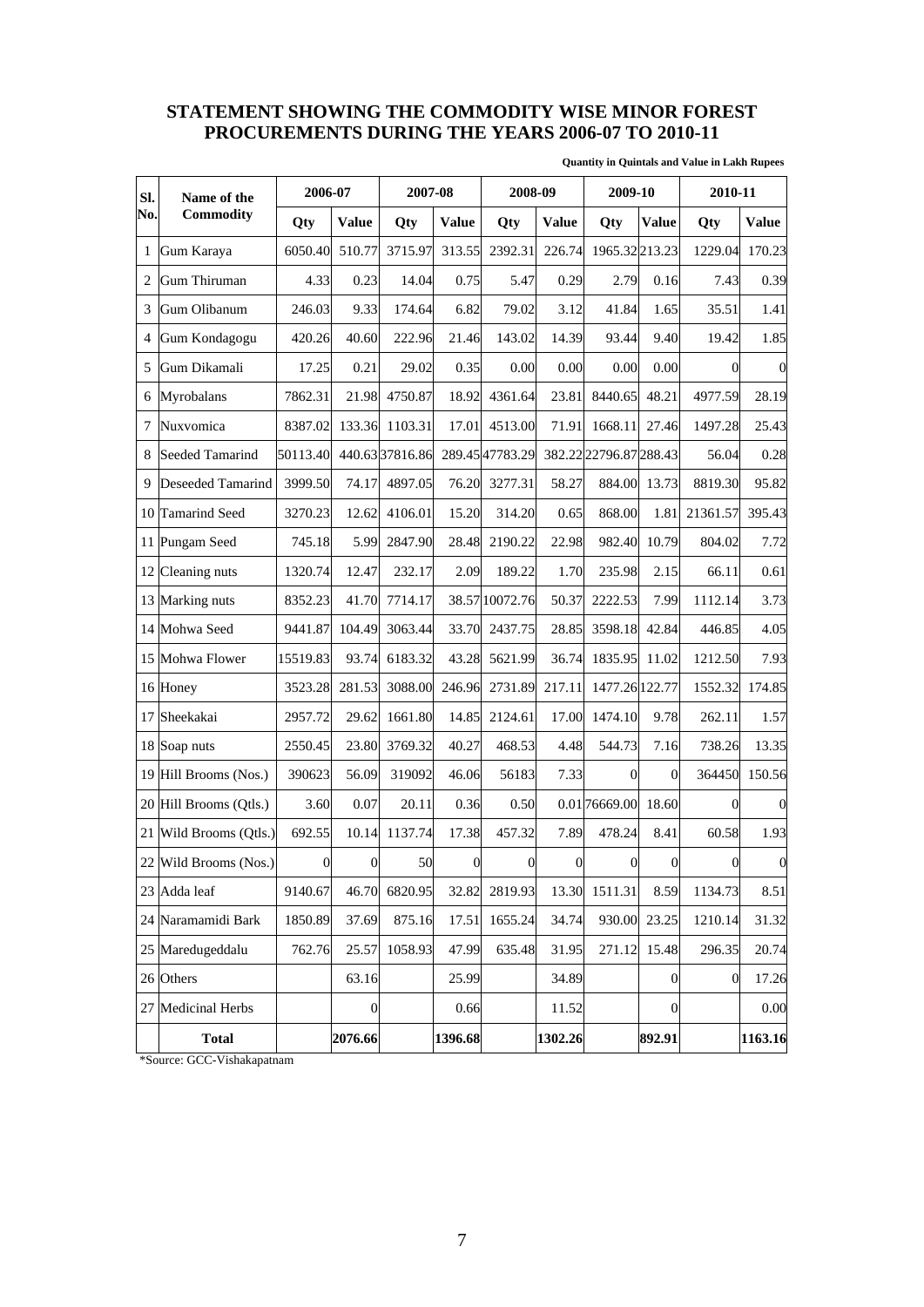| Sl.<br>No.     |         |                             | <b>Forest Department</b>           |                        |                                      |  |  |  |  |  |
|----------------|---------|-----------------------------|------------------------------------|------------------------|--------------------------------------|--|--|--|--|--|
|                | Year    | <b>Major Forest Produce</b> |                                    |                        | <b>Minor Forest Produce</b>          |  |  |  |  |  |
|                |         | Timber<br>$(in \, Cmt.)$    | <b>Fuel Wood</b><br>$(in \, Cmt.)$ | <b>Bamboo</b><br>(Nos) | <b>Beedi Leaves</b><br>(No. of SBs.) |  |  |  |  |  |
| 1              | 2005-06 | 13465.34                    | 39360.00                           | 11517637               | 299200                               |  |  |  |  |  |
| 2              | 2006-07 | 13557.00                    | 19031.00                           | 14212911               | 453000                               |  |  |  |  |  |
| 3              | 2007-08 | 16484.13                    | 11049.92                           | 8657137                | 606300                               |  |  |  |  |  |
| $\overline{4}$ | 2008-09 | 12253.49                    | 57950.00                           | 11084212               | 516000                               |  |  |  |  |  |
| 5              | 2009-10 | 13251.89                    | 7999.00                            | 12882173               | 431100                               |  |  |  |  |  |
| 6              | 2010-11 | 12302.55                    | 15464.04                           | 9375187                | 300200                               |  |  |  |  |  |

### **FOREST OUT TURN**

\*Source: PCCF Office Production & STC Sections

#### **STATEMENT SHOWING THE BEEDI LEAVES COLLECTED TOGETHER WITH GROSS AND NET REVENUE REALISED AFTER NATIONALISATION OF TRADE IN BEEDI LEAVES**  (Oty in  $S \times S$  Value in Lakh Rupees)

| Sl.<br>No.     | <b>Financial</b><br>Year & Beedi<br><b>Leaf Season</b> | <b>Quantity of Leaf</b><br><b>Collected</b> in<br>S.B.s | Gross<br><b>Revenue</b> | <b>Expenditure</b> | <b>Net</b><br><b>Revenue</b> |
|----------------|--------------------------------------------------------|---------------------------------------------------------|-------------------------|--------------------|------------------------------|
|                | 2005-06(2005)                                          | 299200                                                  | 2340.000                | 1932.200           | 407.800                      |
| 2              | 2006-07(2006)                                          | 453000                                                  | 3836.000                | 2981.600           | 854.400                      |
| 3              | 2007-08 (2007)                                         | 606300                                                  | 7347.000                | 4286.000           | 3061.000                     |
| $\overline{4}$ | 2008-09(2008)                                          | 516000                                                  | 5634.808                | 3801.075           | 1833.733                     |
| 5              | 2009-10(2009)                                          | 431100                                                  | 5476.781                | 3299.708           | 2177.073                     |
| 6              | 2010-11(2010)                                          | 300200                                                  | 4639.000                | 2583.000           | 2056.000                     |

\*Source: PCCF Office - S.T.C. Section.

#### **Note:**

One Standard Bag is of 1000 Bundles.

As a major welfare activity, the Government of Andhra Pradesh vide G.O. M.S. No 43 Dated 10-04-2006 of E.F.S.&T. (For III) Dept., have decided to distribute the net revenue to the Beedi leaf collectors every year, in proportion to the quantity of Beedi leaf collected by them as per wage cards.

### **STATEMENT SHOWING THE AMOUNT DISTRIBUTED AMONG THE BEEDI LEAF COLLECTORS**

| <b>Season</b> | <b>Total Revenue Distributed</b><br>(Net revenue) (Rs. in Crores) | <b>Total No. of Beedi leaf Collectors</b><br>benefited |
|---------------|-------------------------------------------------------------------|--------------------------------------------------------|
| 2006-07       | 4.70                                                              | 2,50,065                                               |
| 2007-08       | 30.61                                                             | 2,60,100                                               |
| 2008-09       | 17.82                                                             | 1,91,622                                               |
| 2009-10       | 20.76                                                             | 1,51,551                                               |

\*Source: PCCF Office - S.T.C. Section.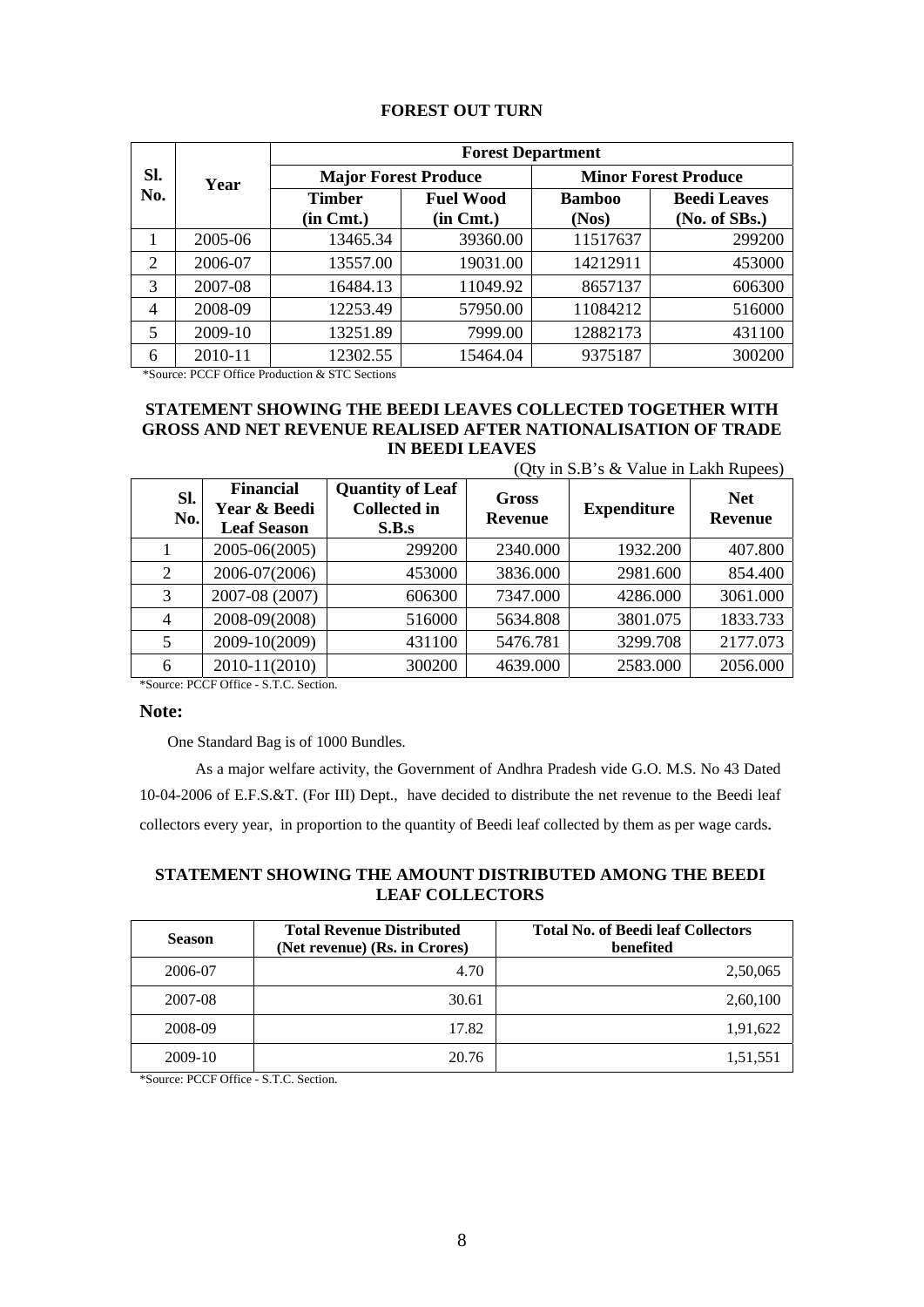|                                                       |          |                |                |           | (KS. In lakhs) |  |
|-------------------------------------------------------|----------|----------------|----------------|-----------|----------------|--|
| <b>Major Heads</b>                                    | 2006-07  | 2007-08        | 2008-09        | 2009-10   | 2010-11        |  |
| MH-101-Sale of Timber & Other Forest Produce          |          |                |                |           |                |  |
| $(01)$ – Sale of Timber                               | 2656.230 | 3146.108       | 2995.925       | 3612.397  | 3157.47        |  |
| $(02)$ – Sale of Bamboo                               | 1042.628 | 1263.447       | 1409.138       | 1563.777  | 1423.95        |  |
| $(03)$ – Sale of Firewood &<br>Charcoal               | 33.431   | 16.806         | 45.737         | 89.746    | 29.17          |  |
| $(04)$ – Sale of Other Forest<br>Produce              | 2.775    | 53.954         | 16.037         | 13.218    | 55.92          |  |
| (05) – Receipts form Beedi Leaf                       | 35.253   | 40.350         | 38.326         | 25.674    | 13.77          |  |
| $(06)$ – Receipts from teak plants                    | 1294.535 | 1084.978       | 1270.186       | 1787.923  | 1501.57        |  |
| $(07)$ – Receipts from Cashew<br>plantations          | 58.101   | 44.858         | 29.074         | 25.337    | 13.54          |  |
| $(08)$ – Receipts from other<br>plantations           | 147.167  | 139.663        | 122.762        | 55.708    | 67.07          |  |
| (09) – Receipts from Red Sanders                      | 1145.620 | 432.668        | 173.036        | 94.149    | 42.09          |  |
| $(10)$ – Receipts from thinning<br>Operations         | 51.615   | 38.390         | 89.027         | 225.921   | 0.00           |  |
| <b>Total: 101:</b>                                    | 6467.355 | 6261.222       | 6189.248       | 7493.850  | 6304.55        |  |
| MH 800 - Other Receipts:                              |          |                |                |           |                |  |
| $(01)$ – Leave Salary Contribution                    | 0.00     | 1.930          | 0.00           | 0.372     | 0.01           |  |
| $(02)$ – Fine and Forfeitures                         | 30.832   | 21.033         | 48.482         | 38.478    | 23.10          |  |
| $(03)$ – Rents from Buildings                         | 2.824    | 18.670         | 44.521         | 12.539    | 6.98           |  |
| $(04)$ – Compounding fee                              | 947.882  | 1008.731       | 1509.697       | 2023.520  | 2105.47        |  |
| (05)–Receipts from charitable Inst                    | $\theta$ | 0.044          | 0.730          | 0.425     | 0.00           |  |
| $(06)$ – Legal Charges collected from<br><b>APFDC</b> | 0.233    | 0.000          | 0.000          | 0.000     | 0.00           |  |
| $(77)$ – User charges                                 | 256.513  | 87.310         | 134.710        | 101.215   | 114.24         |  |
| $(80)$ – Sale of Waste paper and<br>Others            | 6.165    | 18.223         | 15.807         | 46.474    | 0.68           |  |
| $(81)$ – Other Receipts                               | 426.588  | 596.794        | 775.918        | 620.622   | 4318.87        |  |
| <b>Total: 800:</b>                                    | 1671.037 | 1752.735       | 2529.865       | 2843.645  | 6569.35        |  |
| MH-111- Receipts from Zoo Parks                       |          |                |                |           |                |  |
| $(01)$ -.Zoological Parks                             | 0.024    | $\overline{0}$ | $\overline{0}$ | $\Omega$  | $\Omega$       |  |
| <b>Grand Total:</b>                                   | 8138.416 | 8013.957       | 8719.113       | 10337.495 | 12873.90       |  |

#### **A) REVENUE ACHIEVED DURING THE YEARS 2006-07 TO 2010-11 (A)**<br>La l-La)

\*Source: PCCF Office **-** Budget Section

## **B) PLAN AND NON PLAN EXPENDITURE**

|            |                |           |           |           |           | <b>Rs.in lakhs</b> ) |
|------------|----------------|-----------|-----------|-----------|-----------|----------------------|
| SI.<br>No. | <b>Details</b> | 2006-07   | 2007-08   | 2008-09   | 2009-10   | 2010-11              |
|            | Plan           | 12941.762 | 13905.599 | 13093.180 | 5710.275  | 4391.808             |
| 2          | Non-Plan       | 10122.727 | 10067.765 | 13257.374 | 20336.560 | 23336.120            |
|            | <b>Total:</b>  | 23064.489 | 23973.364 | 26350.554 | 26046.835 | 27727.928            |

\*Source: PCCF Office **-** Budget Section.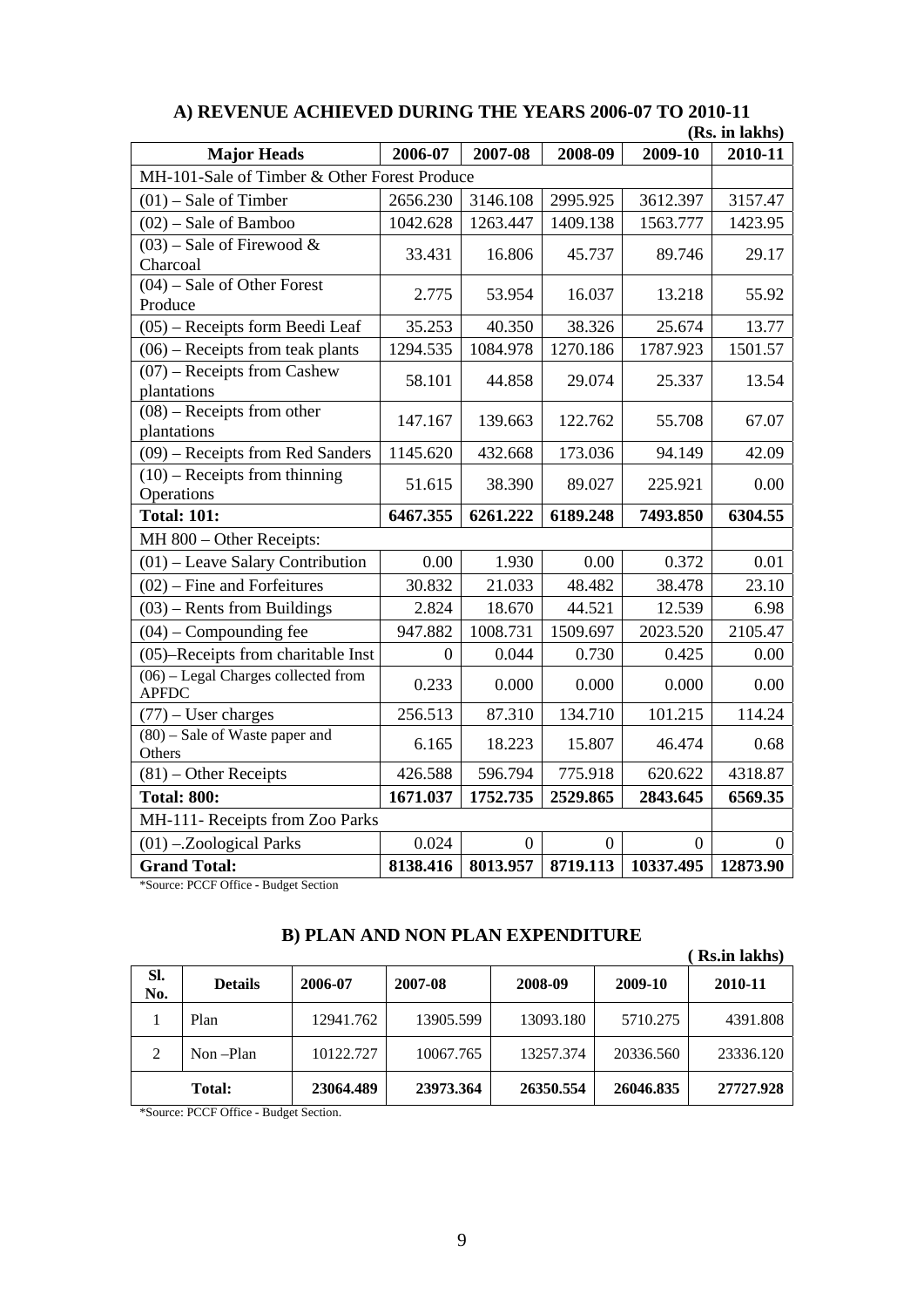## **SOCIAL FORESTRY**

## **PLANTING AND PUBLIC DISTRIBUTION OF SEEDLINGS – 2010-11**

### **(Seedlings No. in Lakhs)**

|                |                                      |                                 |                                       | <b>Forest Department</b>                     |              |                          |                                  |
|----------------|--------------------------------------|---------------------------------|---------------------------------------|----------------------------------------------|--------------|--------------------------|----------------------------------|
| Sl.No          | Name of the<br><b>P&amp;E Circle</b> | Name of the<br><b>Divisions</b> | <b>Territorial</b><br><b>Division</b> | <b>Social</b><br>Forestry<br><b>Division</b> | <b>Total</b> | Other<br><b>Agencies</b> | Grand<br><b>Total</b><br>$[5+6]$ |
| $\mathbf{1}$   | $\overline{2}$                       | 3                               | 4                                     | 5                                            | 6            | 7                        | 8                                |
|                |                                      | Visakhapatnam                   | 14.107                                | 18.150                                       | 32.257       | 694.370                  | 726.627                          |
| $\mathbf{1}$   | Visakhapatnam                        | Vizianagaram                    | 5.278                                 | 11.580                                       | 16.858       | 43.472                   | 60.330                           |
|                |                                      | Srikakulam                      | 1.800                                 | 23.040                                       | 24.840       | 0.000                    | 24.840                           |
|                |                                      | Sub-Total:                      | 21.185                                | 52.770                                       | 73.955       | 737.842                  | 811.797                          |
|                |                                      | Kakinada                        | 6.305                                 | 18.550                                       | 24.855       | 389.500                  | 414.355                          |
| $\overline{2}$ | Vijayawada                           | Eluru                           | 5.040                                 | 29.750                                       | 34.790       | 61.830                   | 96.620                           |
|                |                                      | Vijayawada                      | 2.844                                 | 7.050                                        | 9.894        | 159.383                  | 169.277                          |
|                |                                      | Sub-Total:                      | 14.189                                | 55.350                                       | 69.539       | 610.713                  | 680.252                          |
|                |                                      | Guntur                          | 3.401                                 | 5.000                                        | 8.401        | 21.763                   | 30.164                           |
| 3              | Guntur                               | <b>Nellore</b>                  | 1.800                                 | 10.060                                       | 11.860       | 8.021                    | 19.881                           |
|                |                                      | Prakasham                       | 0.990                                 | 3.870                                        | 4.860        | 194.431                  | 199.291                          |
| Sub-Total:     |                                      |                                 | 6.191                                 | 18.930                                       | 25.121       | 224.215                  | 249.336                          |
| $\overline{4}$ | Ananthapur                           | Chitoor                         | 8.751                                 | 27.500                                       | 36.251       | 21.500                   | 57.751                           |
|                |                                      | Ananthapur                      | 2.462                                 | 12.700                                       | 15.162       | 23.520                   | 38.682                           |
|                |                                      | Sub-Total:                      | 11.213                                | 40.200                                       | 51.413       | 45.020                   | 96.433                           |
| 5              | Kadapa                               | Kurnool                         | 1.017                                 | 14.450                                       | 15.467       | 6.970                    | 22.437                           |
|                |                                      | Kadapa                          | 4.000                                 | 4.500                                        | 8.500        | 5.980                    | 14.480                           |
|                |                                      | Sub-Total:                      | 5.017                                 | 18.950                                       | 23.967       | 12.950                   | 36.917                           |
|                |                                      | Khammam                         | 10.700                                | 11.661                                       | 22.361       | 222.300                  | 244.661                          |
| 6              | Warangal                             | Warangal                        | 1.038                                 | 8.150                                        | 9.188        | 2.901                    | 12.089                           |
|                |                                      | Karimnagar                      | 3.854                                 | 15.250                                       | 19.104       | 0.200                    | 19.304                           |
|                |                                      | Sub-Total:                      | 15.592                                | 35.061                                       | 50.653       | 225.401                  | 276.054                          |
|                |                                      | Rangareddy                      | 4.550                                 | 7.700                                        | 12.250       | 25.186                   | 37.436                           |
| $\overline{7}$ | Hyderabad                            | Nalgonda                        | 3.180                                 | 10.800                                       | 13.980       | 4.060                    | 18.040                           |
|                |                                      | Mahabubnagar                    | 3.660                                 | 13.900                                       | 17.560       | 0.100                    | 17.660                           |
|                |                                      | Sub-Total:                      | 11.390                                | 32.400                                       | 43.790       | 29.346                   | 73.136                           |
|                |                                      | Medak                           | 4.606                                 | 16.130                                       | 20.736       | 7.999                    | 28.735                           |
| 8              | Nizamabad                            | Nizamabad                       | 3.328                                 | 18.000                                       | 21.328       | 0.000                    | 21.328                           |
|                |                                      | Adilabad                        | 12.218                                | 18.900                                       | 31.118       | 12.483                   | 43.601                           |
|                |                                      | Sub-Total:                      | 20.152                                | 53.030                                       | 73.182       | 20.482                   | 93.664                           |
| <b>Total</b>   |                                      |                                 | 104.929                               | 306.691                                      | 411.620      | 1905.969                 | 2317.589                         |

\*Source: PCCF Office Social Forestry.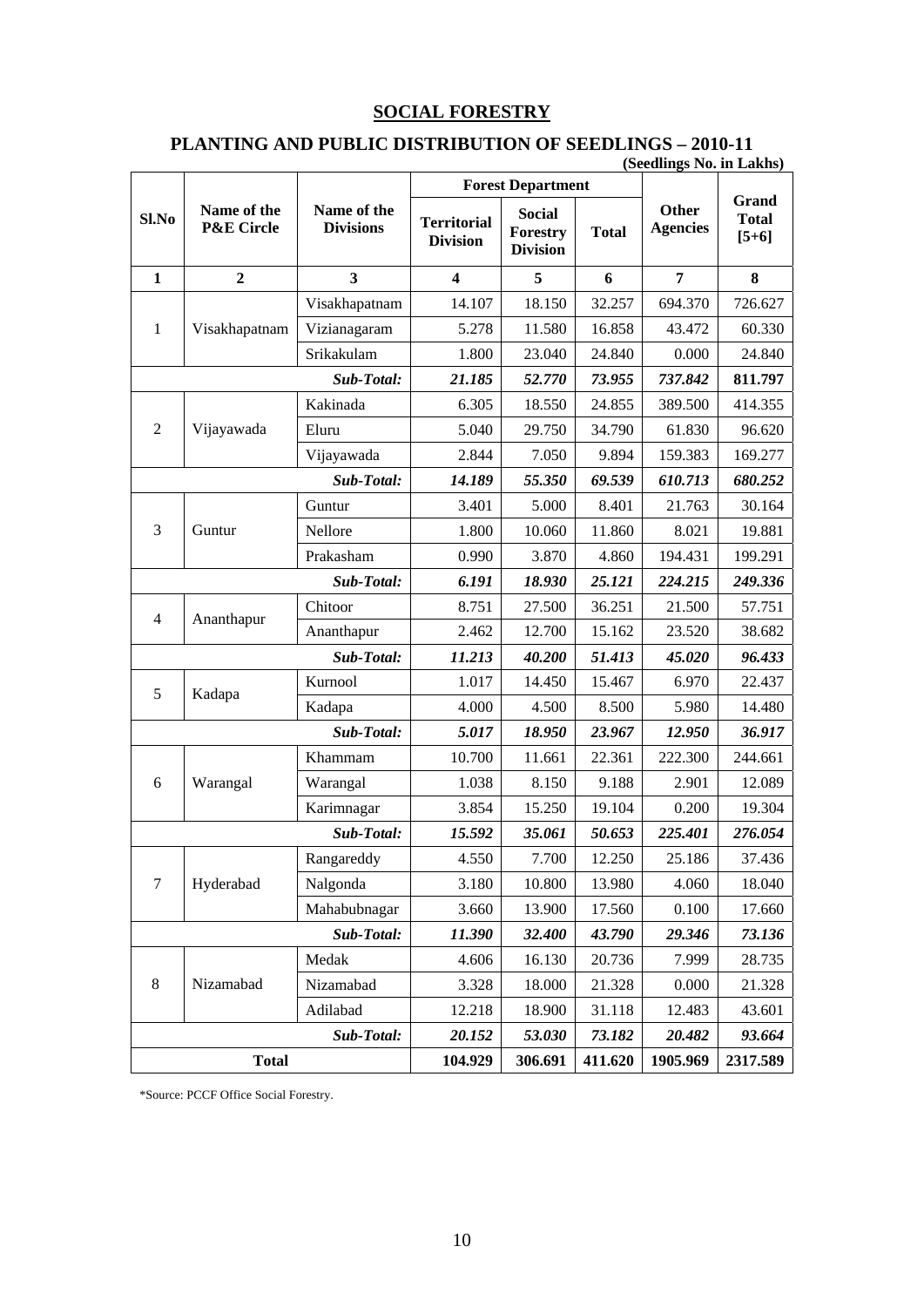### **STATEMENT SHOWING THE DETAILS OF BLOCK PLANTATION & AVENUE PLANTATION FOR THE YEARS 2005-06 TO 2010-11 (UNDER SOCIAL FORESTRY)**

| <b>Name of the Division</b> |          |         | <b>Block Plantation (Hectares)</b> |         |         |         |          |         |         | <b>Avenue Plantation (Kms)</b> |         |         |
|-----------------------------|----------|---------|------------------------------------|---------|---------|---------|----------|---------|---------|--------------------------------|---------|---------|
|                             | 2005-06  | 2006-07 | 2007-08                            | 2008-09 | 2009-10 | 2010-11 | 2005-06  | 2006-07 | 2007-08 | 2008-09                        | 2009-10 | 2010-11 |
| Ananthapur                  | 137.250  | 0.000   | 1.000                              | 1.000   | 10.000  | 4.000   | 45.500   | 28.000  | 12.000  | 12.000                         | 0.000   | 33.000  |
| Chittor                     | 21.000   | 10.000  | 0.000                              | 30.000  | 0.000   | 1.000   | 39.500   | 32.000  | 11.000  | 33.190                         | 0.000   | 0.000   |
| <b>Ananthapur Circle</b>    | 158.250  | 10.000  | 1.000                              | 31.000  | 10.000  | 5.000   | 85.000   | 60.000  | 23.000  | 45.190                         | 0.000   | 33.000  |
| Guntur                      | 49.421   | 47.568  | 74.675                             | 2.966   | 0.000   | 9.000   | 69.400   | 30.000  | 20.000  | 0.000                          | 0.000   | 12.500  |
| Prakasham                   | 159.850  | 168.790 | 181.618                            | 40.770  | 27.181  | 0.000   | 110.200  | 14.000  | 45.450  | 0.000                          | 0.000   | 40.000  |
| <b>Nellore</b>              | 0.000    | 0.000   | 0.000                              | 9.859   | 0.000   | 0.000   | 357.400  | 10.000  | 25.000  | 4.380                          | 0.000   | 25.000  |
| <b>Guntur Circle</b>        | 209.271  | 216.358 | 256.293                            | 53.595  | 27.181  | 9.000   | 537.000  | 54.000  | 90.450  | 4.380                          | 0.000   | 77.500  |
| Hyderabad                   | 74.000   | 0.000   | 0.000                              | 31.000  | 0.000   | 10.000  | 14.000   | 0.000   | 0.000   | 20.500                         | 0.000   | 18.000  |
| Mahabubnagar                | 316.000  | 0.000   | 62.000                             | 66.500  | 0.000   | 28.000  | 25.000   | 10.000  | 50.000  | 106.000                        | 28.000  | 74.000  |
| Nalgonda                    | 31.000   | 0.000   | 0.000                              | 1.740   | 0.000   | 0.000   | 2.380    | 1.000   | 0.000   | 5.100                          | 0.000   | 74.000  |
| <b>Hyderabad Circle</b>     | 421.000  | 0.000   | 62.000                             | 99.240  | 0.000   | 38.000  | 41.380   | 11.000  | 50.000  | 131.600                        | 28.000  | 166.000 |
| Kadapa                      | 63.000   | 10.000  | 54.000                             | 0.000   | 0.000   | 0.000   | 62.500   | 30.000  | 36.500  | 8.850                          | 0.000   | 12.500  |
| Kurnool                     | 61.500   | 75.000  | 1.000                              | 0.000   | 0.000   | 0.000   | 40.000   | 40.000  | 15.500  | 10.000                         | 0.000   | 75.000  |
| Kadapa Circle               | 124.500  | 85.000  | 55.000                             | 0.000   | 0.000   | 0.000   | 102.500  | 70.000  | 52.000  | 18.850                         | 0.000   | 87.500  |
| Nizamabad                   | 34.500   | 0.000   | 15.000                             | 1.800   | 0.000   | 0.000   | 13.500   | 0.000   | 30.000  | 19.000                         | 0.000   | 27.000  |
| Adilabad                    | 100.000  | 56.000  | 19.000                             | 0.000   | 0.000   | 10.000  | 97.000   | 15.000  | 40.000  | 18.800                         | 0.000   | 40.000  |
| Sangareddy                  | 50.000   | 0.000   | 10.000                             | 15.800  | 0.000   | 43.000  | 139.500  | 20.000  | 20.000  | 14.000                         | 0.000   | 68.000  |
| Nizamabad Circle            | 184.500  | 56.000  | 44.000                             | 17.600  | 0.000   | 53.000  | 250.000  | 35.000  | 90.000  | 51.800                         | 0.000   | 135.000 |
| Krishna                     | 0.000    | 15.000  | 10.500                             | 0.000   | 21.000  | 216.000 | 13.000   | 32.600  | 45.000  | 0.000                          | 8.500   | 35.000  |
| West Godavari               | 0.000    | 12.000  | 10.000                             | 0.000   | 21.960  | 200.000 | 30.000   | 55.000  | 50.000  | 8.000                          | 0.000   | 51.000  |
| East Godavari               | 0.000    | 0.000   | 0.000                              | 0.000   | 6.700   | 0.000   | 100.000  | 60.000  | 62.500  | 16.000                         | 2.000   | 119.000 |
| Vijayawada Circle           | 0.000    | 27.000  | 20.500                             | 0.000   | 49.660  | 416.000 | 143.000  | 147.600 | 157.500 | 24.000                         | 10.500  | 205.000 |
| Visakhapatnam               | 12.500   | 25.470  | 2.830                              | 90.000  | 0.000   | 20.000  | 84.500   | 21.000  | 2.000   | 13.000                         | 3.000   | 25.500  |
| Vijayanagaram               | 74.250   | 12.500  | 51.250                             | 5.000   | 0.000   | 5.000   | 40.000   | 3.000   | 10.000  | 15.200                         | 0.000   | 19.000  |
| Srikakulam                  | 170.500  | 54.360  | 0.000                              | 8.650   | 0.000   | 0.000   | 117.900  | 36.000  | 27.250  | 32.000                         | 0.000   | 36.000  |
| Vizag Circle                | 257.250  | 92.330  | 54.080                             | 103.650 | 0.000   | 25.000  | 242.400  | 60.000  | 39.250  | 60.200                         | 3.000   | 80.500  |
| Warangal                    | 72.500   | 45.000  | 40.000                             | 35.420  | 0.000   | 17.000  | 44.000   | 10.000  | 25.000  | 32.000                         | 0.000   | 7.500   |
| Karimnagar                  | 28.400   | 7.610   | 7.430                              | 10.000  | 0.000   | 8.000   | 70.000   | 20.000  | 46.500  | 0.000                          | 0.000   | 25.000  |
| Khammam                     | 0.000    | 19.000  | 47.800                             | 5.570   | 0.000   | 48.000  | 134.000  | 16.000  | 70.000  | 53.870                         | 0.000   | 70.000  |
| <b>Warangal Circle</b>      | 100.900  | 71.610  | 95.230                             | 50.990  | 0.000   | 73.000  | 248.000  | 46.000  | 141.500 | 85.870                         | 0.000   | 102.500 |
| <b>State Total</b>          | 1455.671 | 558.298 | 588.103                            | 356.075 | 86.841  | 619.000 | 1649.280 | 483.600 | 643.700 | 421.890                        | 41.500  | 887.000 |

\*Source: PCCF Office Social Forestry.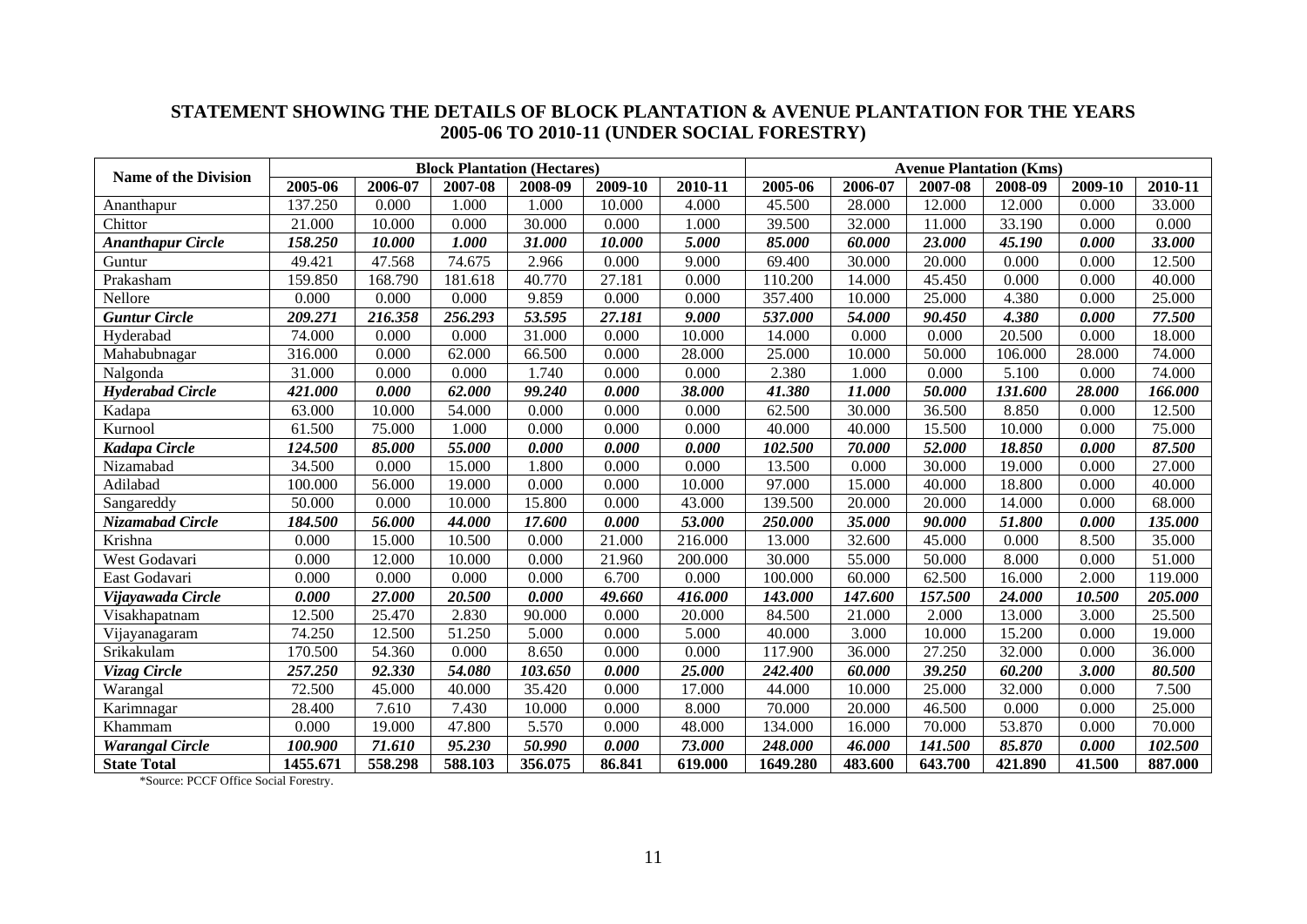| Sl.            |                    |          |                         |          | Physical Achievements (in ha.) |                |          | Grand            |
|----------------|--------------------|----------|-------------------------|----------|--------------------------------|----------------|----------|------------------|
| N <sub>0</sub> | <b>District</b>    | 2005-06  | 2006-07                 | 2007-08  | 2008-09                        | 2009-10        | 2010-11  | <b>Total</b>     |
| $\mathbf{1}$   | $\overline{2}$     | 3        | $\overline{\mathbf{4}}$ | 5        | 6                              | $\overline{7}$ | 8        | $\boldsymbol{9}$ |
| $\mathbf{1}$   | Adilabad           | 17245.08 | 4611.87                 | 3203.64  | 1039.80                        | 2443.00        | 891.90   | 29435.29         |
| $\overline{2}$ | Ananthapur         | 1515.75  | 205.85                  | 484.00   | 675.00                         | 694.50         | 873.95   | 4449.05          |
| 3              | Chittoor           | 4270.79  | 4269.84                 | 1538.25  | 1439.19                        | 1376.00        | 740.16   | 13634.23         |
| $\overline{4}$ | East Godavari      | 1942.94  | 3590.35                 | 1199.82  | 181.00                         | 707.70         | 985.19   | 8607.00          |
| 5              | Guntur             | 578.40   | 1211.57                 | 868.04   | 594.97                         | 592.00         | 99.68    | 3944.66          |
| 6              | Kadapa             | 2426.10  | 4901.74                 | 768.81   | 911.68                         | 726.50         | 363.52   | 10098.35         |
| $\overline{7}$ | Karimnagar         | 2087.25  | 740.41                  | 404.74   | 216.00                         | 355.80         | 139.30   | 3943.50          |
| 8              | Khammam            | 4583.70  | 3919.83                 | 1966.64  | 3338.44                        | 2605.00        | 2415.57  | 18829.18         |
| 9              | Krishna            | 692.00   | 964.60                  | 438.50   | 145.00                         | 318.50         | 329.08   | 2887.68          |
| 10             | Kurnool            | 1103.50  | 1216.14                 | 867.50   | 1045.00                        | 1665.50        | 265.36   | 6163.00          |
| 11             | Mahabubnagar       | 2556.34  | 3634.59                 | 1454.96  | 338.50                         | 907.00         | 323.36   | 9214.75          |
| 12             | Medak              | 3532.53  | 2161.99                 | 742.65   | 1338.80                        | 917.00         | 145.74   | 8838.71          |
| 13             | Nalgonda           | 1086.38  | 1182.00                 | 381.00   | 467.34                         | 373.00         | 347.45   | 3837.17          |
| 14             | Nellore            | 4520.95  | 5687.62                 | 3260.03  | 2306.24                        | 1757.00        | 328.82   | 17860.66         |
| 15             | Nizamabad          | 3882.28  | 3194.20                 | 463.65   | 896.80                         | 985.50         | 169.00   | 9591.43          |
| 16             | Prakasham          | 1636.74  | 1871.79                 | 1536.07  | 1050.77                        | 1429.18        | 160.98   | 7685.53          |
| 17             | Rangareddy         | 1035.00  | 889.55                  | 383.00   | 348.00                         | 529.00         | 164.36   | 3348.91          |
| 18             | Srikakulam         | 1906.28  | 1176.65                 | 823.25   | 40.65                          | 0.00           | 90.50    | 4037.33          |
| 19             | Visakhapatnam      | 4549.00  | 5915.00                 | 3470.43  | 3483.00                        | 2663.00        | 3641.53  | 23721.96         |
| 20             | Vizianagaram       | 2254.63  | 956.00                  | 459.15   | 147.78                         | 367.00         | 164.20   | 4348.76          |
| 21             | Warangal           | 2549.17  | 1431.88                 | 811.40   | 394.42                         | 190.92         | 190.00   | 5567.79          |
| 22             | West Godavari      | 773.00   | 342.50                  | 381.75   | 878.03                         | 1183.04        | 449.81   | 4008.13          |
|                | <b>Grand Total</b> | 66727.81 | 54075.97                | 25907.28 | 21276.41                       | 22786.14       | 13279.46 | 204053.07        |

### **STATEMENT SHOWING THE DISTRICT WISE PLANTATIONS RAISED UNDER VARIOUS SCHEMES (APCFM/FDA/RIDF/SF/FCA/TGP/RVP/CAMPA) FROM 2005-06 TO 2010-11**

\*Source: PCCF Office Social Forestry

#### **STATEMENT SHOWING THE LATEST SCHEME WISE PLANTATIONS RAISED FROM 2005-06 TO 2010-11**

| Sl. | <b>Schemes</b>     |          |          | <b>Physical Achievements (in ha.)</b> |          |          |          | Grand        |
|-----|--------------------|----------|----------|---------------------------------------|----------|----------|----------|--------------|
| No. |                    | 2005-06  | 2006-07  | 2007-08                               | 2008-09  | 2009-10  | 2010-11  | <b>Total</b> |
|     | 2                  | 3        | 4        | 5                                     | 6        |          | 8        | 9            |
|     | <b>APCFM</b>       | 41418.17 | 25562.63 | 9050.46                               | 0.00     | 0.00     | 0.00     | 76031.26     |
| 2   | <b>FDA</b>         | 13078.00 | 14489.00 | 5104.00                               | 8928.00  | 13588.50 | 3777.50  | 58965.00     |
| 3   | <b>RIDF</b>        | 6865.00  | 6717.55  | 5220.00                               | 6998.00  | 6277.00  | 2301.00  | 34378.55     |
| 4   | Social Forestry    | 3105.45  | 1041.90  | 1231.80                               | 777.97   | 128.34   | 1506.00  | 7791.46      |
| 5   | <b>TGP</b>         | 1203.00  | 1787.00  | 1393.50                               | 1050.00  | 235.00   | 53.60    | 5722.10      |
| 6   | <b>FCA</b>         | 322.19   | 292.89   | 655.67                                | 342.44   | 106.30   | 2033.46  | 3752.95      |
| 7   | <b>RVP</b>         | 736.00   | 4185.00  | 3251.85                               | 3180.00  | 2451.00  | 3357.90  | 17161.75     |
| 8   | <b>CAMPA</b>       | 0.00     | 0.00     | 0.00                                  | $0.00\,$ | 0.00     | 250.00   | 250.00       |
|     | <b>Grand Total</b> | 66727.81 | 54075.97 | 25907.28                              | 21276.41 | 22786.14 | 13279.46 | 204053.07    |

\*Source: PCCF Office Social Forestry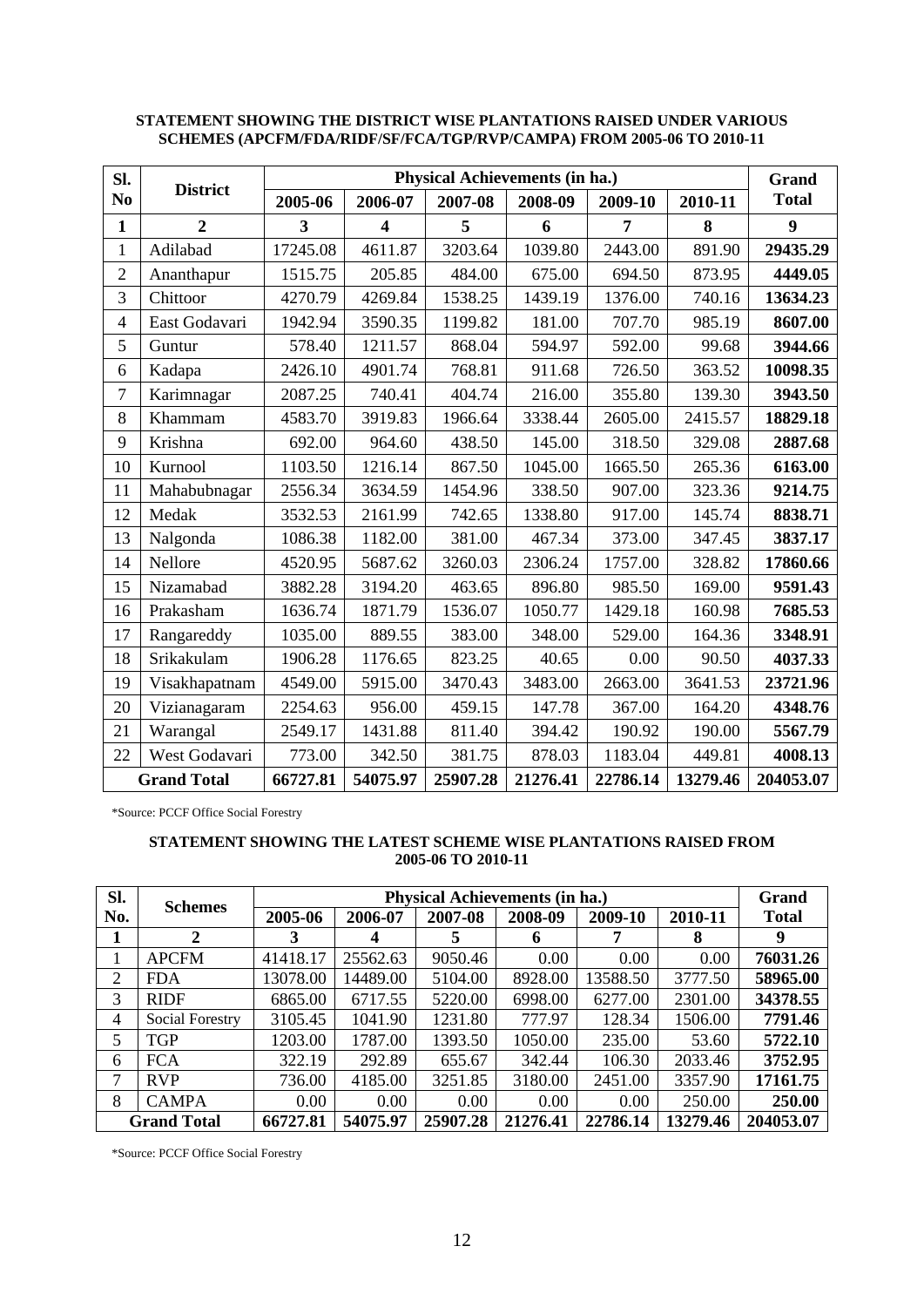## **FDAs Activities upto 2010-11**

| SI.<br>No. | <b>Particulars</b>                   | 2002-<br>03 | 2003-<br>04 | 2004-<br>05              | 2005-<br>06 | 2006-<br>07              | 2007-<br>08 | 2008-<br>09 | 2009-<br>10 | 2010-<br>11 | <b>Total</b> |
|------------|--------------------------------------|-------------|-------------|--------------------------|-------------|--------------------------|-------------|-------------|-------------|-------------|--------------|
|            | No. of FDAs<br>formed                | 13          | 10          | 5                        | 3           | $\mathbf{0}$             | 6           | 10          |             |             | 47           |
| 2          | Physical targets<br>(in Ha.)         |             | 9600.00     | 10065.00                 | 12410.00    | 14025.00                 | 3739.00     | 6710.00     | 7393.00     | 3265.00     | 67207.00     |
| 3          | Physical<br>Achievements<br>(in Ha.) |             | 6312.00     | 9231.00                  | 11924.00    | 10010.00                 | 3357.00     | 9074.00     | 11001.00    | 3178.00     | 64087.00     |
| 4          | Finance<br>Releases<br>(in Lakhs)    | 839.50      | 1044.00     | 1421.43                  | 737.00      | 1030.14                  | 1036.70     | 1154.00     | 1159.97     | 1573.58     | 9996.32      |
| 5          | Finance<br>Expenditure<br>(in Lakhs) | 115.406     | 894.287     | 1182.323                 | 1060.061    | 1199.451                 | 761.882     | 1258.568    | 1577.042    | 1163.38     | 9212.40      |
| 6          | No. of<br>VSS formed                 | 700         | 698         | $\overline{\phantom{0}}$ | 138         | $\overline{\phantom{a}}$ | 203         | 593         |             |             | 2332         |

\*Source: PCCF Office – FDA

# **VANA SAMRAKSHNA SAMITHIES (VSS)**

## **District Wise Number of VSS formed, Area Covered and No. of Beneficiaries**

| SI.            | <b>Name of the District</b> |              |        | <b>No of Beneficiaries</b> |              | <b>Area Covered</b> |
|----------------|-----------------------------|--------------|--------|----------------------------|--------------|---------------------|
| N <sub>0</sub> |                             | No of        | Male   | Female                     | <b>Total</b> | in Ha.              |
| $\mathbf{1}$   | Adilabad                    | $V.S.\S 124$ | 68800  | 60791                      | 129591       | 125687.57           |
| $\overline{2}$ | Ananthapur                  | 281          | 3703   | 2469                       | 6172         | 62835.04            |
| 3              | Chittoor                    | 491          | 33115  | 27225                      | 60340        | 113763.41           |
| 4              | East Godavari               | 529          | 26656  | 33172                      | 59828        | 114805.82           |
| 5              | Guntur                      | 180          | 7283   | 2820                       | 10103        | 26080.34            |
| 6              | Kadapa                      | 370          | 18328  | 13464                      | 31792        | 113939.11           |
| 7              | Karimnagar                  | 363          | 109856 | 89849                      | 199705       | 95594.70            |
| 8              | Khammam                     | 507          | 48832  | 40997                      | 89829        | 116663.46           |
| 9              | Krishna                     | 59           | 7774   | 580                        | 8354         | 8136.34             |
| 10             | Kurnool                     | 247          | 38349  | 17777                      | 56126        | 69477.13            |
| 11             | Mahaboobnagar               | 279          | 44912  | 55608                      | 100520       | 72236.85            |
| 12             | Medak                       | 251          | 31292  | 49387                      | 80679        | 67804.17            |
| 13             | Nalgonda                    | 174          | 12702  | 33110                      | 45812        | 38996.71            |
| 14             | Nellore                     | 292          | 17439  | 12927                      | 30366        | 64593.06            |
| 15             | Nizamabad                   | 260          | 46794  | 136407                     | 183201       | 73104.43            |
| 16             | Prakasham                   | 203          | 5138   | 12716                      | 17854        | 63422.88            |
| 17             | Rangareddy                  | 123          | 35974  | 46791                      | 82765        | 35349.86            |
| 18             | Srikakulam                  | 282          | 13082  | 12084                      | 25166        | 29020.30            |
| 19             | Visakhapatnam               | 908          | 51504  | 39885                      | 91389        | 78289.21            |
| 20             | Vizianagaram                | 265          | 7348   | 6520                       | 13868        | 31492.38            |
| 21             | West Godavari               | 213          | 13638  | 37733                      | 51371        | 41454.14            |
| 22             | Warangal                    | 317          | 21918  | 50649                      | 72567        | 77251.89            |
|                | <b>Total</b>                | 7718         | 664437 | 782961                     | 1447398      | 1519998.80          |

**\*** Source: P.C.C.F. Office- P.M.U-2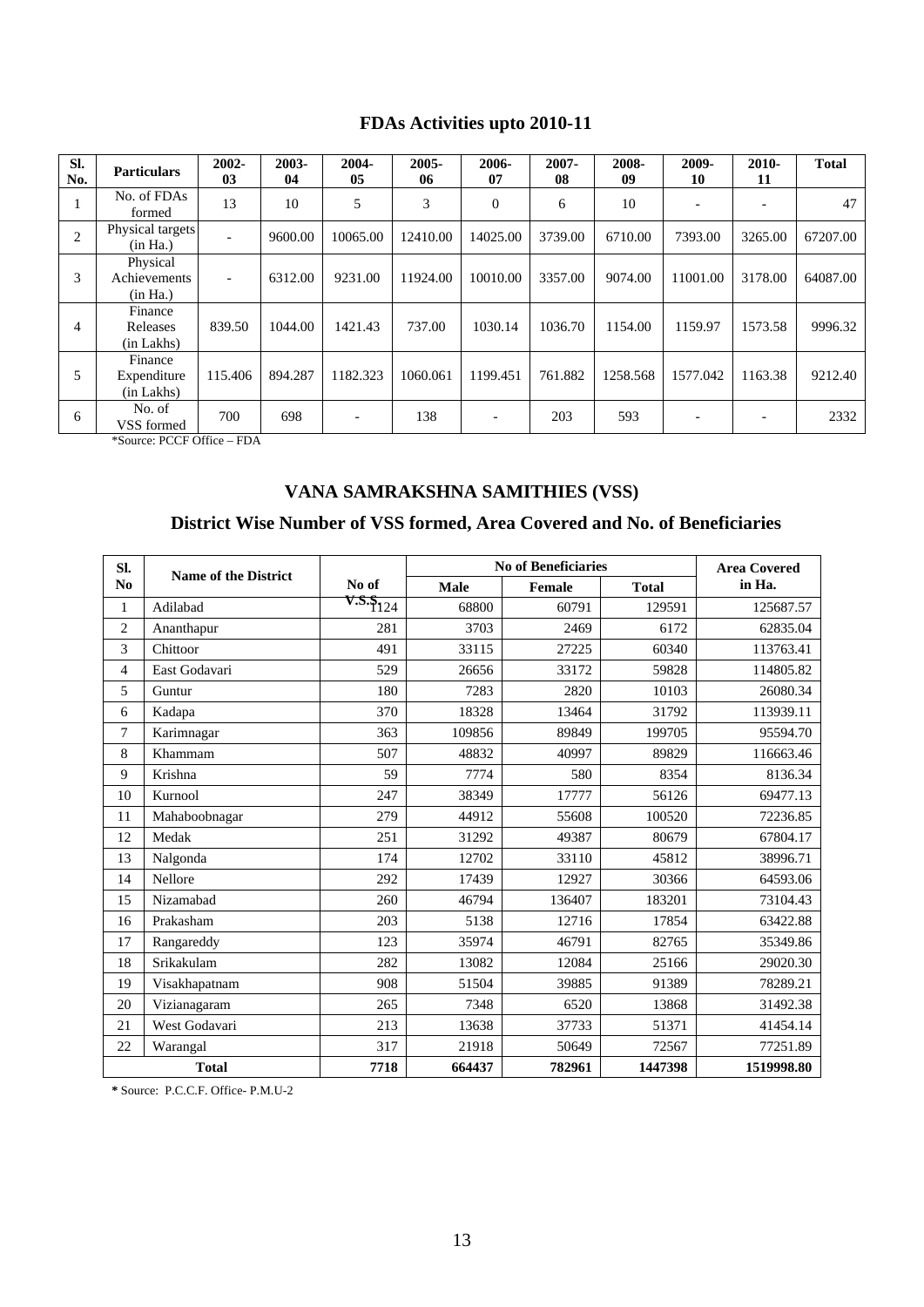| SI.                                      |                                                                                                                                                                                                                                                                                                           |                                |  |  |  |  |  |
|------------------------------------------|-----------------------------------------------------------------------------------------------------------------------------------------------------------------------------------------------------------------------------------------------------------------------------------------------------------|--------------------------------|--|--|--|--|--|
|                                          |                                                                                                                                                                                                                                                                                                           |                                |  |  |  |  |  |
|                                          | Sq.Kms                                                                                                                                                                                                                                                                                                    | <b>Districts</b>               |  |  |  |  |  |
| Kawal Wildlife Sanctuary                 | 893.00                                                                                                                                                                                                                                                                                                    | Adilabad                       |  |  |  |  |  |
| Pranahita Wildlife Sanctuary             | 136.02                                                                                                                                                                                                                                                                                                    | Adilabad                       |  |  |  |  |  |
| Siwaram Wildlife Sanctuary               | 29.81                                                                                                                                                                                                                                                                                                     | Adilabad & Karimnagar          |  |  |  |  |  |
| Eturunagaram Wildlife Sanctuary          | 803.00                                                                                                                                                                                                                                                                                                    | Warangal                       |  |  |  |  |  |
| Pakhal Wildlife Sanctuary                | 860.20                                                                                                                                                                                                                                                                                                    | Warangal                       |  |  |  |  |  |
| Kinnerasani Wildlife Sanctuary           | 635.40                                                                                                                                                                                                                                                                                                    | Khammam                        |  |  |  |  |  |
| Coringa Wildlife Sanctuary               | 235.70                                                                                                                                                                                                                                                                                                    | East Godavari                  |  |  |  |  |  |
| Kolleru Wildlife Sanctuary               | 308.55                                                                                                                                                                                                                                                                                                    | West Godavari & Krishna        |  |  |  |  |  |
| Krishna Wildlife Sanctuary               | 194.81                                                                                                                                                                                                                                                                                                    | Krishna & Guntur               |  |  |  |  |  |
| Pocharam Wildlife Sanctuary              | 129.84                                                                                                                                                                                                                                                                                                    | Medak & Nizamabad              |  |  |  |  |  |
| Manjeera Wildlife Sanctuary              | 20.00                                                                                                                                                                                                                                                                                                     | Medak                          |  |  |  |  |  |
| Rajiv Gandhi Wildlife Sanctuary          | 3568.00                                                                                                                                                                                                                                                                                                   | Guntur, Kurnool, Mahabubnagar, |  |  |  |  |  |
|                                          |                                                                                                                                                                                                                                                                                                           | Prakasham & Nalgonda           |  |  |  |  |  |
| Rollapadu Wildlife Sanctuary             | 6.14                                                                                                                                                                                                                                                                                                      | Kurnool                        |  |  |  |  |  |
| Gundla Brahmeswara Wildlife Sanctuary    | 1194.00                                                                                                                                                                                                                                                                                                   | Kurnool & Prakasham            |  |  |  |  |  |
| Sri Lanka Malleswaram Wildlife Sanctuary | 464.42                                                                                                                                                                                                                                                                                                    | Kadapa                         |  |  |  |  |  |
| Nelapattu Wildlife Sanctuary             | 4.58                                                                                                                                                                                                                                                                                                      | Nellore                        |  |  |  |  |  |
| <b>Pulicat Wildlife Sanctuary</b>        | 500.00                                                                                                                                                                                                                                                                                                    | Nellore                        |  |  |  |  |  |
| Koundinya Wildlife Sanctuary             | 357.60                                                                                                                                                                                                                                                                                                    | Chittoor                       |  |  |  |  |  |
| Sri Venkateswara Wildlife Sanctuary      | 525.97                                                                                                                                                                                                                                                                                                    | Chittoor & Kadapa              |  |  |  |  |  |
| Kombala konda Wildlife Sanctuary         | 70.70                                                                                                                                                                                                                                                                                                     | Visakhapatnam                  |  |  |  |  |  |
| Penusila Narasimha Wildlife Sanctuary    | 1030.85                                                                                                                                                                                                                                                                                                   | Kadapa & Nellore               |  |  |  |  |  |
|                                          | <b>Name of the Wildlife Sanctuary</b><br>$p_{CCD}$ $p_{C}$ $p_{C}$ $p_{C}$ $p_{C}$ $p_{C}$ $p_{C}$ $p_{C}$ $p_{C}$ $p_{C}$ $p_{C}$ $p_{C}$ $p_{C}$ $p_{C}$ $p_{C}$ $p_{C}$ $p_{C}$ $p_{C}$ $p_{C}$ $p_{C}$ $p_{C}$ $p_{C}$ $p_{C}$ $p_{C}$ $p_{C}$ $p_{C}$ $p_{C}$ $p_{C}$ $p_{C}$ $p_{C}$ $p_{C}$ $p_{C$ | Area in                        |  |  |  |  |  |

## **I. WILD LIFE SANCTUARIES**

\*Source: PCCF Office-WL-Section

# **II. NATIONAL PARKS**

| SI.<br>No.     | <b>Name of the National Park</b>                                                       | Area in<br>Sq.Kms | <b>Districts</b>                   |
|----------------|----------------------------------------------------------------------------------------|-------------------|------------------------------------|
|                | Kasu Brahmananda Reddy National Park                                                   | 1.425             | Hyderabad                          |
| 2              | Sri Venkateswara National Park<br>(Part of Sri Venkateshwara Wildlife)<br>Sanctuaries) | 353.63            | Chittoor                           |
| 3              | Mrugavani National Park                                                                | 3.60              | Ranga Reddy                        |
| $\overline{4}$ | Mahavir Harina Vanasthali National Park,                                               | 14.59             |                                    |
| 5              | Rajiv Gandhi National Park                                                             | 2.30              | Kadapa                             |
| 6              | Papikonda National Park                                                                | 1012.85           | Khammam & East & West<br>Godavari. |

## **III. DEER PARKS**

| Sl.<br>N <sub>0</sub> | <b>Name of the Deer Park</b>              | Area in<br>Ha. | <b>Districts</b>   |
|-----------------------|-------------------------------------------|----------------|--------------------|
|                       | <b>Chittoor Deer Park</b>                 | 3.25           | Chittoor           |
| $\overline{2}$        | Kinnerasani Deeer Park                    | 14.50          | Khammam (Paloncha) |
| 3                     | Pillalamarri Deer Park                    | 5.80           | Mahaboobnagar      |
| $\overline{4}$        | Kandaleru Deer Park                       | 25.00          | Nellore            |
| 5                     | <b>TTD Deer Park</b>                      | 7.42           | Tirupati           |
| 6                     | Jawaharlal Nehru Tourist Complex, (JLTC), | 30.00          | Ranga Reddy        |
|                       | Shamirpet                                 |                |                    |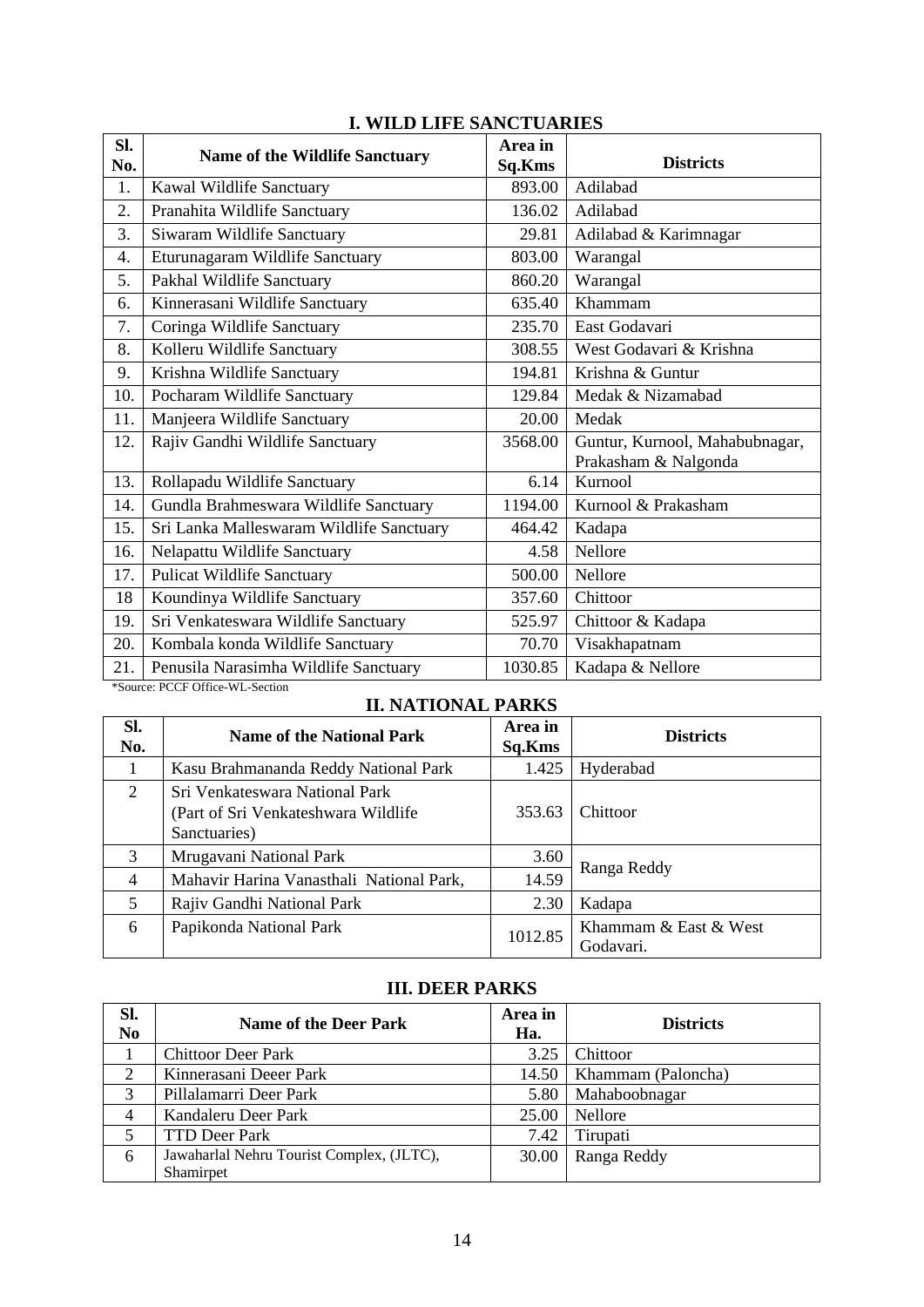| Sl. No. | <b>Name of the Zoo Park</b>                     | Area in Ha. | <b>Year of Establishment</b> |
|---------|-------------------------------------------------|-------------|------------------------------|
|         | Nehru Zoological Park, Hyderabad                | 160.00      | 1959                         |
| 2       | Indira Gandhi Zoological Park,<br>Visakhapatnam | 625.00      | 1977                         |
|         | Sri Venkateswara Zoological Park, Tirupati      | 2212.00     | 1987                         |
| 4       | Vana Vignan Kendhram                            | 19.20       | 2009                         |
|         | (Mini Zoo), Warangal                            |             |                              |

### **IV. ZOOLOGICAL PARKS**

\*Source: PCCF Office-WL-Section

| <b>Sl. No.</b> | Name of the Rescue Center                       | Area in Ha. | <b>District</b> |
|----------------|-------------------------------------------------|-------------|-----------------|
|                | Jannaram                                        | 20.00       | Adilabad        |
|                | Sundhipenta                                     | 0.50        | Kurnool         |
|                | Pocharam                                        | 4.00        | Medak           |
| 4              | ARC for Tigers & Lions at IGZP sponsored by CZA | 20.00       | Visakhapatnam   |
|                | ARC for Tigers & Lions at SVZP sponsored by ZA  | 20.00       | Chitoor         |

### **V. WILD ANIMAL RESCUE CENTERS**

\*Source: PCCF Office-WL-Section

### **CAMPA**

#### (**Compensatory Afforestation Fund Management and Planning Authorit**y)

In pursuance of the Hon'ble Supreme Court's orders dated: 30.10.2002 in IA No.566 in W.P. (Civil) No. 202 of 1995, the Government of India, Ministry of Environment & Forests, has constituted an authority to be known as Compensatory Afforestation Fund Management and Planning Authority (CAMPA), and State CAMPA's is each state for Afforestation of Compensatory lands and conservation, protection, regeneration and management of existing natural forests and wildlife, including environmental services, research, training and capacity building.

#### **Achievements of 2010-11:**

In 2010 an amount of Rs.120.74 crores (2010-11) were released to AP State CAMPA by Ministry of Environment & Forests (MoEF), Govt. of India.

180 nos. base camps, 77 Strike forces, 154 check posts are established and maintained to assist the forest officials for protection of valuable forests in AP.

An area of 2277 Ha. of degraded open and blank forest areas were planted with forest species. Further, advance operations are being carried out in 4325 Ha. of area for planting during the year 2011 season with forest species.

Rs.23.45 lakhs paid as compensation to the people affected in wildlife cases.

Rs. 65.12 lakhs spent for wildlife habitat improvement and protection of wildlife.

The front line staff were provided with communication facilities and vehicles for mobility to improve forest protection.

An amount of Rs.10.869 crores is incurred as expenditure during 2009-10 and amount of Rs.82.877 crores is incurred as expenditure during 2010-11.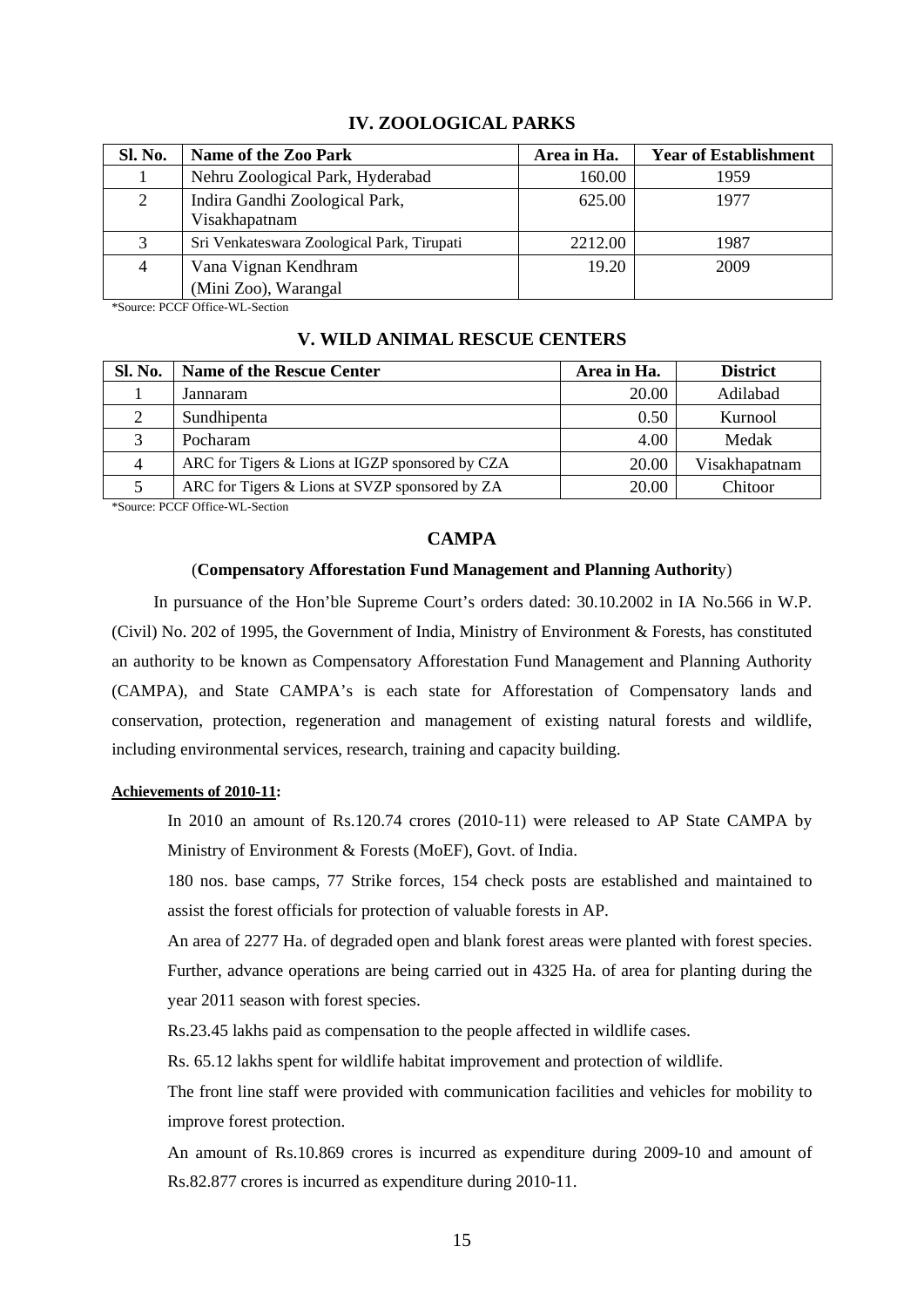|                | (Rs. in Lakhs)                            |         |                                                                  |              |         |                                                                  |              |  |  |
|----------------|-------------------------------------------|---------|------------------------------------------------------------------|--------------|---------|------------------------------------------------------------------|--------------|--|--|
| SI.            | Name of the Circle /                      |         | <b>Expenditure Incurred under</b><br><b>CAMPA during 2009-10</b> |              |         | <b>Expenditure Incurred under</b><br><b>CAMPA during 2010-11</b> |              |  |  |
| No.            | <b>Others</b>                             | CA      | <b>NPV</b>                                                       | <b>Total</b> | CA      | <b>NPV</b>                                                       | <b>Total</b> |  |  |
| $\mathbf{1}$   | $\overline{2}$                            | 3       | $\overline{\mathbf{4}}$                                          | 5            | 6       | 7                                                                | 8            |  |  |
| 1              | Adilabad                                  | 90.583  | 107.888                                                          | 198.471      | 62.753  | 659.195                                                          | 721.948      |  |  |
| $\overline{2}$ | Ananthapur                                | 25.007  | 16.791                                                           | 41.798       | 127.676 | 324.928                                                          | 452.604      |  |  |
| 3              | Guntur                                    | 3.450   | 17.801                                                           | 21.251       | 34.967  | 449.753                                                          | 484.720      |  |  |
| $\overline{4}$ | Hyderabad                                 | 7.965   | 172.739                                                          | 180.704      | 40.289  | 2163.293                                                         | 2203.582     |  |  |
| 5              | Khammam                                   | 193.704 | 41.209                                                           | 234.913      | 312.992 | 384.229                                                          | 697.220      |  |  |
| 6              | Kurnool                                   | 9.978   | 25.194                                                           | 35.172       | 55.942  | 438.202                                                          | 494.144      |  |  |
| 7              | Nizamabad                                 | 2.696   | 30.648                                                           | 33.344       | 20.106  | 300.229                                                          | 320.335      |  |  |
| 8              | Rajahmundry                               | 0.000   | 16.376                                                           | 16.376       | 70.085  | 420.461                                                          | 490.546      |  |  |
| 9              | Visakhapatnam                             | 3.039   | 23.214                                                           | 26.253       | 26.891  | 358.855                                                          | 385.746      |  |  |
| 10             | Warangal                                  | 1.000   | 44.726                                                           | 45.726       | 1.066   | 264.718                                                          | 265.784      |  |  |
| 11             | WLM Tirupathi                             | 7.377   | 70.653                                                           | 78.030       | 64.999  | 398.563                                                          | 463.561      |  |  |
| 12             | FDPT Srisailam                            | 13.813  | 17.431                                                           | 31.244       | 115.479 | 338.851                                                          | 454.330      |  |  |
| 13             | <b>APFDA Dulapalli</b>                    | 0.000   | 36.508                                                           | 36.508       | 0.000   | 155.178                                                          | 155.178      |  |  |
| 14             | R&D Circle, Hyderabad                     | 0.000   | 36.171                                                           | 36.171       | 0.000   | 262.885                                                          | 262.885      |  |  |
| 15             | WLM Hyderabad                             | 0.000   | 49.564                                                           | 49.564       | 0.000   | 103.524                                                          | 103.524      |  |  |
| 16             | AO                                        | 0.000   | 21.440                                                           | 21.440       | 0.000   | 88.091                                                           | 88.091       |  |  |
| 17             | Director Zoological Parks<br>Hyderabad    | 0.000   | 0.000                                                            | 0.000        | 0.000   | 77.362                                                           | 77.362       |  |  |
| 18             | <b>WLM Eluru</b>                          | 0.000   | 0.000                                                            | 0.000        | 0.000   | 67.151                                                           | 67.151       |  |  |
| 19             | Social Security Fund<br>with PCCFs Office | 0.000   | 0.000                                                            | 0.000        | 0.000   | 99.000                                                           | 99.000       |  |  |
|                | <b>Grand Total</b>                        | 358.612 | 728.353                                                          | 1086.965     | 933.245 | 7354.468                                                         | 8287.711     |  |  |

### **STATEMENT SHOWING THE EXPENDITURE INCURRED UNDER CAMPA FOR CA & NPV FOR THE YEAR 2009-10 & 2010-11**

\*Source: Prl.CCF Office CAMPA Section.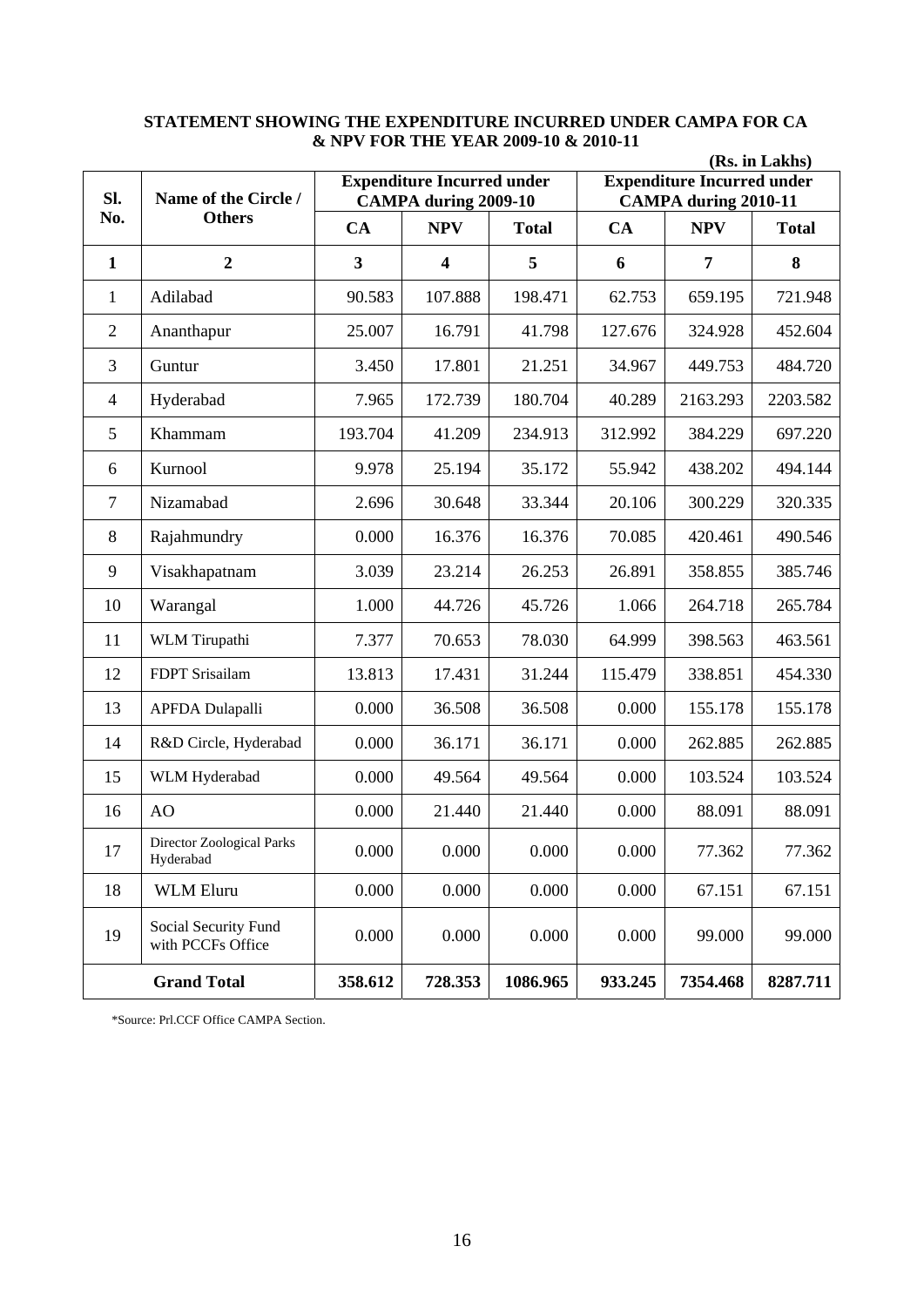# **ANDHRA PRADESH FOREST ACADEMY DULAPALLY, HYDERABAD.**

The State Institute of Forestry Training (SIFT) was established in 1987 to cater the training needs of Forestry. It is renamed as AP Forest Academy in 2001.

The vision is to develop Andhra Pradesh Forest Academy into a premier institute not only in Andhra Pradesh but also in the country. It should be equipped with modern technologies and expertise for imparting effective training in participatory Forestry and Natural resource: Management to in-service officials, NGOs and Others.

In addition to the training, the Andhra Pradesh Forest Academy is also engaged in extension and publicity activities. The following periodical publications are published.

Monthly News Letter (Vanasamrakshini), APFA News Letter (Quarterly), Vana Gnapika (souvenir of FSO Training), Posters (4), Documentary Films (6), Training Manuals/Books (8), Children and Forest Education (CAFÉ), Vana Chaitanyam (Kalajathas) in 3 divisions (40 Villages) etc.

**STATEMENT SHOWING THE TRAININGS CONDUCTED AT A.P. FOREST ACADAMY, DULAPALLY FROM 1-04-2006 TO 31-03-2011 AND NO. OF PARTICIPANTS ATTENDED.** 

| Sl. No           | Category                      | 2006-07        | 2007-08          | 2008-09          | 2009-10          | 2010-11<br>(All Categories) |                  |  |
|------------------|-------------------------------|----------------|------------------|------------------|------------------|-----------------------------|------------------|--|
| 1.               | <b>No of Trainings</b>        |                | 119              | 110              | 92               | 96                          | 71               |  |
|                  | <b>V.S.S.</b>                 |                |                  |                  |                  |                             |                  |  |
|                  |                               | Male           | 269              | 227              | 112              | 78                          |                  |  |
| 2.               | C.P.s                         | Female         | 20               | $\theta$         | $\overline{c}$   | $\Omega$                    | 9                |  |
|                  | <b>Members</b>                | Male           | 287              | 217              | 85               | 18                          |                  |  |
|                  |                               | Female         | 50               | 1                | $\theta$         | $\mathbf{0}$                |                  |  |
| 3.               | NGOs / CEWs                   | Male           | 282              | 265              | 90               | 41                          | 30               |  |
|                  |                               | Female         | 39               | 6                | $\boldsymbol{0}$ | $\Omega$                    |                  |  |
|                  |                               | C.F.s          | 43               | 16               | 37               | 36                          | 86               |  |
|                  | Officers & Executive<br>Staff | D.F.O.s        | 30               | 21               | 37               | 66                          | 52               |  |
|                  |                               | D.C.F.s        | 1                | $\Omega$         | $\overline{2}$   | 3                           | 16               |  |
|                  |                               | A.C.F.s        | 76               | 30               | 8                | 48                          | 113              |  |
| $\overline{4}$ . |                               | F.R.O.s        | 141              | 82               | 109              | 41                          | 150              |  |
|                  |                               | D.R.O.s        | 92               | 58               | 43               | 83                          | 95               |  |
|                  |                               | F.S.O.s        | 322              | 322              | 275              | 230                         | 579              |  |
|                  |                               | F.B.O.s        | 541              | 488              | 558              | 481                         | 585              |  |
|                  |                               | A.B.O.s        | 145              | 112              | 203              | 213                         | 262              |  |
|                  |                               | Mgr/AO         | $\boldsymbol{0}$ | $\boldsymbol{0}$ | 6                | $\mathbf{0}$                | $\boldsymbol{0}$ |  |
|                  |                               | Suptds.        | 1                | 1                | 41               | $\overline{7}$              | $\mathbf{0}$     |  |
| 5.               | Ministerial Staff             | TO/TAs         | 31               | 16               | 64               | 34                          | $\theta$         |  |
|                  |                               | Sr.Assts.      | 71               | 63               | 48               | 38                          | 10               |  |
|                  |                               | Jr.Assts.      | 204              | 138              | 94               | 34                          | 19               |  |
|                  |                               | Typists/ Steno | 95               | 62               | 41               | 12                          | 42               |  |
| 6.               | Others                        |                | 174              | 315              | 34               | 66                          | 48               |  |
|                  |                               | 2914           | 2440             | 1889             | 1529             | 2096                        |                  |  |

\*Source: APFDC Dulapally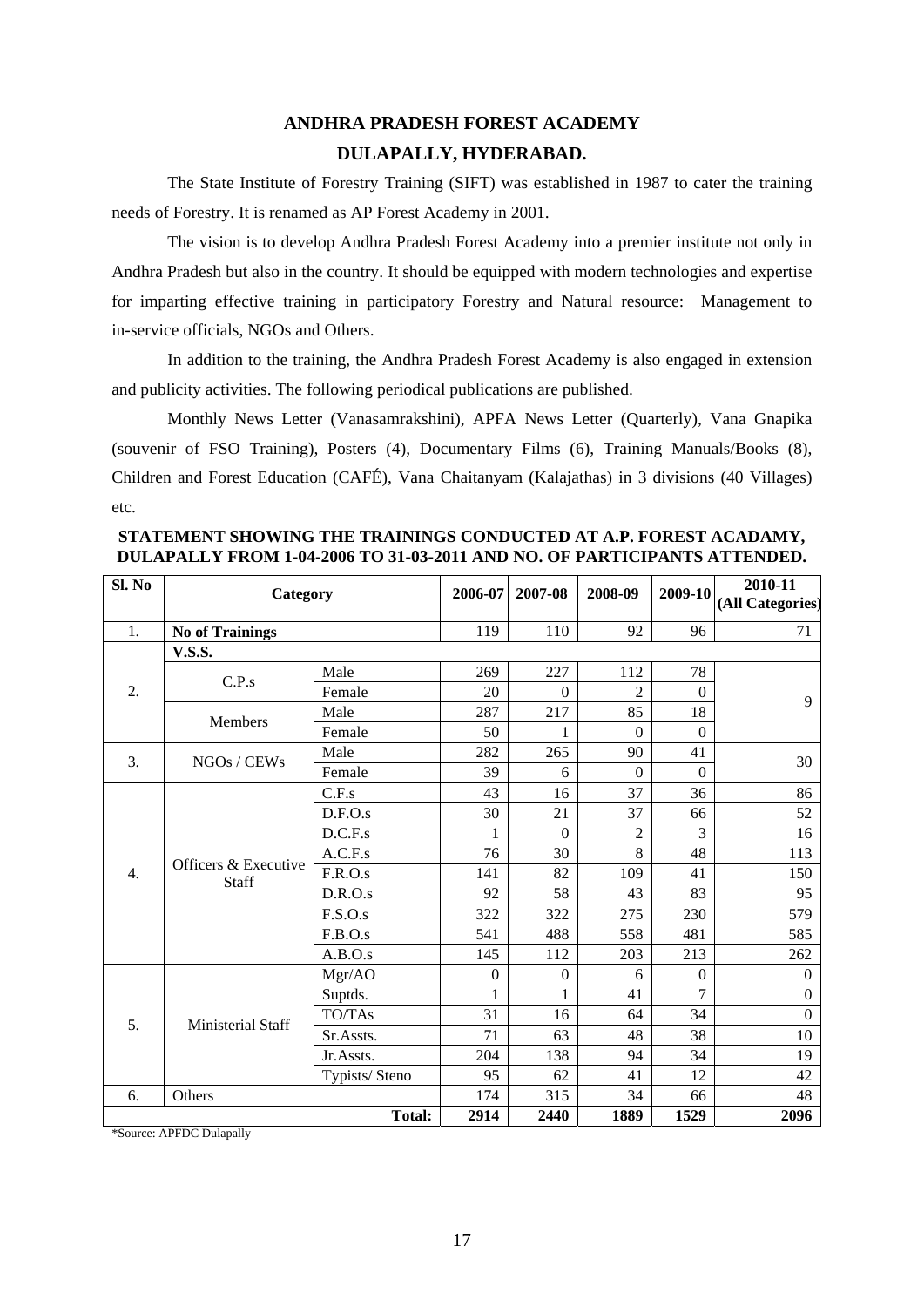#### **FOREST RESEARCH**

 There are eighteen Research Centers under the control of four Research Divisions located at Hyderabad, Warangal, Tirupathi and Rajahmundry which attend to the Forestry problems in their respective jurisdictions. The Research and Development Circle which was created in 1971-72 with Head Quarters at Hyderabad and presently headed by APCCF rank Officer to ensure effective coordination of various research activities taken up in the research centers to document the research findings and disseminate the information for practical application in the field.

| SI.<br>No.   | <b>Name of the Research</b><br><b>Center</b>                                             | Name of the<br><b>Total</b><br><b>Research</b><br>Area in<br><b>Division</b><br>Ha |                              | Activities being taken up                                                                                                                         |  |  |  |
|--------------|------------------------------------------------------------------------------------------|------------------------------------------------------------------------------------|------------------------------|---------------------------------------------------------------------------------------------------------------------------------------------------|--|--|--|
| $\mathbf{1}$ | <b>Regional Forest Research</b><br>Centre, Mulugu, Medak<br>Dist.                        | <b>State</b><br>Silviculturist.                                                    | 132.00                       | Experimental plots, improved Nursery Technology,<br>Seed Collection centre. Vermicompost/Organic<br>Compost Production unit                       |  |  |  |
| $\mathbf{2}$ | Field Research Station,<br>Dulapally, RR Dist                                            | Hyderabad                                                                          | 37.00                        | Experimental plots, improved Nursery Technology,<br>Medicinal Plants Seed centre. Vermicompost/Organic<br>Compost Production unit                 |  |  |  |
| 3            | Regional Forest Research<br>Centre, Diwancheruvu<br>Rajahmundry                          |                                                                                    | 125.00                       | Experimental plots, improved Nursery Technology,<br>Seed Collection Centre, Vermicompost/Organic<br>Compost Production unit                       |  |  |  |
| 4            | Field Research Station,<br>Bathulavarigudem near<br>Eluru                                | <b>State</b>                                                                       | 15.00                        | Experimental plots                                                                                                                                |  |  |  |
| 5            | Field Research Station,<br>Kambalakonda,<br>Visakhapatnam                                | Silviculturist,<br>Rajahmundry                                                     | 5.00                         | <b>Improved Nursery Technology</b>                                                                                                                |  |  |  |
| 6            | Field Research Station,<br>Vakalapudi                                                    |                                                                                    | 5.00                         | Casurina Breeding Programme                                                                                                                       |  |  |  |
| $\tau$       | Diwanacheruvu,<br>Rajahmundry                                                            |                                                                                    | 102.00<br>Experimental plots |                                                                                                                                                   |  |  |  |
| $\,8$        | Sri Srinivasa Vanam Field<br>Research Station (SVFRS),<br>Kukkaladoddi, Kadapa,<br>Dist. |                                                                                    | 145.00                       | Experimental plots, improved Nursery Technology,<br>Vermicompost/Organic Compost Production unit                                                  |  |  |  |
| 9            | SKVFRS, Mangapuram                                                                       | <b>State</b>                                                                       | 50.00                        | Experimental plots, improved Nursery Technology,<br>Vermicompost/Organic Compost Production unit                                                  |  |  |  |
| 10           | <b>Bio-Technology Research</b><br>Centre, Tirupati                                       | Silviculturist,<br>Tirupati                                                        | 100.00                       | Experimental plots, improved Nursery Technology,<br>Seed Collection Centre, Tissue Culture, Bio-Fertilizers<br>and Bio-Pesticides production unit |  |  |  |
| 11           | Field Research Station,<br>Nellore                                                       |                                                                                    | 100.00                       | Medicinal Plant Garden and Medicinal Plant Tree<br>Species plots                                                                                  |  |  |  |
| 12           | Field Research Station, Sri<br>Kalahasthi                                                |                                                                                    | 61.00                        | Medicinal Plant Tree Species Plots and other Research<br>Plots                                                                                    |  |  |  |
| 13           | Field Research Station,<br>Achutapuram, Khammam<br>Dist.                                 |                                                                                    | 105.00                       | Experimental plots, improved Nursery Technology,<br>Vermi compost/Organic compost production unit                                                 |  |  |  |
| 14           | Field Research Station,<br>Jakaram, Warangal Dist.                                       |                                                                                    | 60.00                        | Experimental plots, improved Nursery Technology,<br>Vermi compost/Organic compost production unit                                                 |  |  |  |
| 15           | Field Research Station,<br>Kesamudram, Warangal<br>Dist.                                 | Forest Geneticist,                                                                 | 25.00                        | Experimental plots, improved Nursery Technology,<br>Vermi compost/Organic compost production unit                                                 |  |  |  |
| 16           | Field Research Station,<br>Mahadevpur, Karimnagar<br>Dist.                               | Warangal                                                                           | 35.00                        | Experimental plots, improved Nursery Technology                                                                                                   |  |  |  |
| 17           | Field Research Station,<br>Warangal                                                      |                                                                                    | 2.00                         | Improved Nursery Technology, Seed Collection Centre,<br>Vermi compost/Organic compost production unit                                             |  |  |  |
| 18           | Field Research Station,<br>Allipally near Achutapuram<br>of Khammam Dist.                |                                                                                    | 101.35                       | Experimental plots, improved Nursery Technology                                                                                                   |  |  |  |

Details are given below:

\*Source: Prl.CCF Office R&D Circle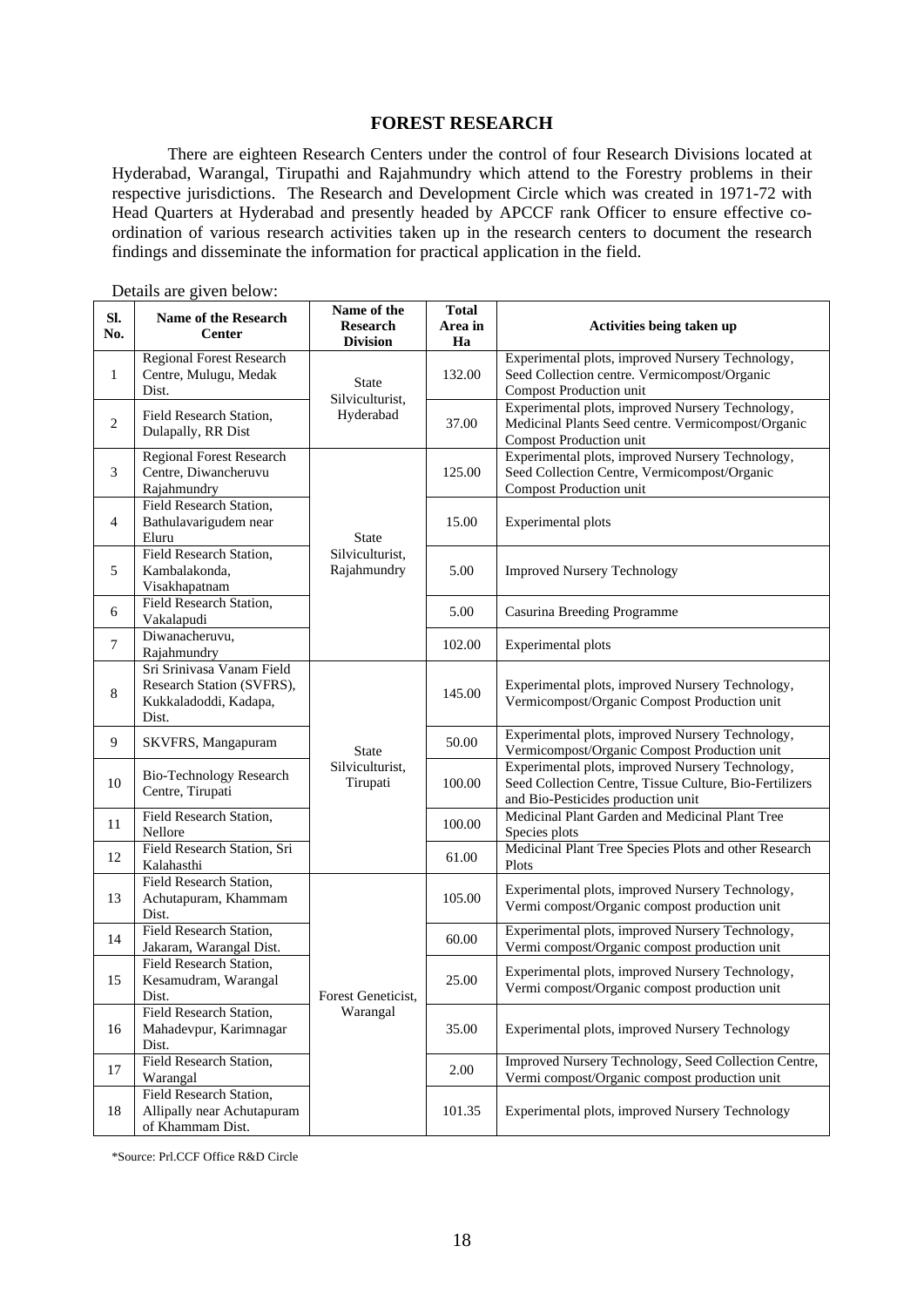#### **EXPENDITURE INCURRED UNDER VARIOUS SCHEMES DURING THE YEAR 2010-11 IN R&D CIRCLE**   $(D<sub>e</sub>,$  In Lakhe)

| Sl.<br>No. | <b>Division</b>                     | <b>Budget released</b> | <b>Expenditure Incurred</b> |
|------------|-------------------------------------|------------------------|-----------------------------|
|            | <b>AP State CAMPA</b>               | 269.222                | 263.190                     |
| 2          | Tree and Pasture Seed Development   | 3.000                  | 1.941                       |
| 3          | Silviculture Research               | 8.710                  | 8.873                       |
| 4          | Publicity                           | 20.000                 | 14.367                      |
|            | 13 <sup>th</sup> Finance Commission | 50.000                 | 39.034                      |

\*Source: Prl.CCF Office R&D Circle

### **DISTRICT WISE POSITION OF CLAIMS RECEIVED AND TITLE CERTIFICATES ISSUED UNDER RoFR as on 30-09-2011**

| Sl.No.         | Name of the<br><b>District</b> | <b>Total Claims received</b> |                          | <b>Claims approved</b>                      |                          | <b>Certificates</b><br><b>Distributed</b>   |                          |  |
|----------------|--------------------------------|------------------------------|--------------------------|---------------------------------------------|--------------------------|---------------------------------------------|--------------------------|--|
|                |                                | No. of<br><b>Claims</b>      | <b>Extent</b><br>(Acres) | $\overline{\text{No. of}}$<br><b>Claims</b> | <b>Extent</b><br>(Acres) | $\overline{\text{No. of}}$<br><b>Claims</b> | <b>Extent</b><br>(Acres) |  |
| $\mathbf{1}$   | $\overline{2}$                 | 3                            | $\overline{\mathbf{4}}$  | 5                                           | 6                        | 7                                           | 8                        |  |
| 1              | Srikakulam                     | 18510                        | 49657                    | 14839                                       | 46252                    | 14839                                       | 46252                    |  |
| $\overline{2}$ | Vizianagaram                   | 15546                        | 95165                    | 13050                                       | 74798                    | 13050                                       | 74798                    |  |
| 3              | Visakhapatnam                  | 53045                        | 219166                   | 32873                                       | 180282                   | 28905                                       | 168439                   |  |
| $\overline{4}$ | East Godavari                  | 14879                        | 245746                   | 7859                                        | 238845                   | 7859                                        | 238845                   |  |
| 5              | West Godavari                  | 5779                         | 63690                    | 1319                                        | 54334                    | 1319                                        | 54334                    |  |
| 6              | Khammam                        | 68470                        | 392495                   | 32105                                       | 210386                   | 32105                                       | 210386                   |  |
| $\overline{7}$ | Warangal                       | 33997                        | 204491                   | 14150                                       | 159437                   | 14150                                       | 159437                   |  |
| 8              | Adilabad                       | 57094                        | 496420                   | 36824                                       | 402793                   | 35385                                       | 396657                   |  |
| 9              | Mahabubnagar                   | 1281                         | 4798                     | 933                                         | 2216                     | 933                                         | 2216                     |  |
| 10             | Kurnool                        | 2373                         | 24088                    | 720                                         | 17184                    | 720                                         | 17184                    |  |
| 11             | Krishna                        | 4099                         | 8129                     | 911                                         | 1519                     | 904                                         | 1498                     |  |
| 12             | Guntur                         | 14300                        | 23000                    | 2470                                        | 4842                     | 2470                                        | 4842                     |  |
| 13             | Prakasham                      | 4950                         | 16041                    | 3432                                        | 8763                     | 1976                                        | 7777                     |  |
| 14             | Nellore                        | 569                          | 726                      | 365                                         | 271                      | 365                                         | 271                      |  |
| 15             | Chittoor                       | 835                          | 32044                    | 152                                         | 27980                    | 152                                         | 27980                    |  |
| 16             | YSR Kadapa                     | 154                          | 394                      | 67                                          | 121                      | 67                                          | 121                      |  |
| 17             | Ananthapur                     | 2776                         | 6753                     | 393                                         | 703                      | 393                                         | 703                      |  |
| 18             | Nalagonda                      | 9440                         | 19977                    | 4510                                        | 9637                     | 4510                                        | 9637                     |  |
| 19             | Medak                          | 3421                         | 20264                    | 2319                                        | 17506                    | 2319                                        | 17506                    |  |
| 20             | Karimnagar                     | 5016                         | 11105                    | 1746                                        | 2943                     | 1720                                        | 2906                     |  |
| 21             | Nizamabad                      | 11454                        | 27399                    | 2941                                        | 8222                     | 2941                                        | 8222                     |  |
| 22             | Rangareddy                     | 2491                         | 5110                     | 715                                         | 1212                     | 715                                         | 1212                     |  |
|                | <b>TOTAL:</b>                  | 330479                       | 1966658                  | 174693                                      | 1470246                  | 167797                                      | 1451223                  |  |

\*Source: Prl.CCF Office TW-Section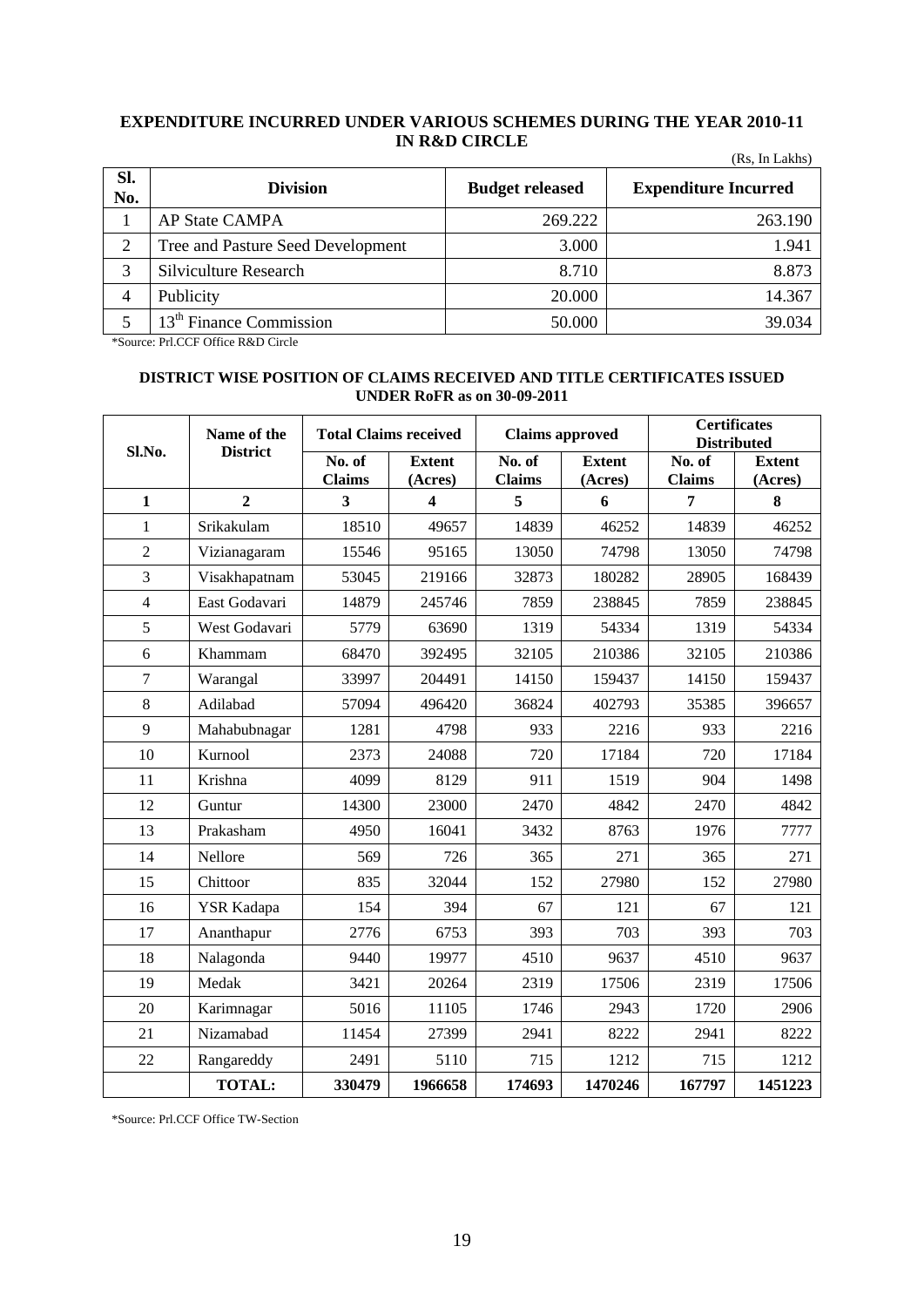|                  |                       |                               |                                |                                   |                               | Area in Ha.                         |
|------------------|-----------------------|-------------------------------|--------------------------------|-----------------------------------|-------------------------------|-------------------------------------|
| <b>Circle</b>    | Pure<br><b>Bamboo</b> | <b>Dense</b><br><b>Bamboo</b> | <b>Medium</b><br><b>Bamboo</b> | <b>Scattered</b><br><b>Bamboo</b> | <b>Total</b><br><b>Bamboo</b> | <b>Bamboo</b><br>Area<br>Percentage |
| Adilabad         | 39740                 | 36759                         | 30798                          | 43714                             | 151011                        | 21.3                                |
| Ananthapur       | 2021                  | 0                             | 2021                           | 5052                              | 9094                          | 2.3                                 |
| Guntur           | 5377                  | 6145                          | 8450                           | 7682                              | 27654                         | 4.3                                 |
| Hyderabad        | $\Omega$              | $\Omega$                      | $\Omega$                       | $\Omega$                          | $\Omega$                      | 0.0                                 |
| Khammam          | 39435                 | 74174                         | 49673                          | 23473                             | 186755                        | 23.5                                |
| Kurnool          | 29715                 | 32262                         | 22923                          | 14433                             | 99333                         | 17.9                                |
| Nizamabad        | $\Omega$              | $\Omega$                      | $\Omega$                       | $\Omega$                          | $\Omega$                      | 0.0                                 |
| Rajahmundry      | 13260                 | 29172                         | 45967                          | 47735                             | 136134                        | 29.3                                |
| <b>Srisailam</b> | 39273                 | 15526                         | 10046                          | 31053                             | 95898                         | 16.0                                |
| Tirupathi        | 11803                 | 10117                         | 5058                           | 7587                              | 34565                         | 8.3                                 |
| Visakhapatnam    | 74698                 | 35931                         | 62406                          | 52005                             | 225040                        | 34.2                                |
| Warangal         | 19339                 | 11376                         | 11376                          | 21615                             | 63706                         | 10.0                                |
| <b>Total</b>     | 274661                | 251462                        | 248718                         | 254349                            | 1029190                       | 16.1                                |

**CIRCLE-WISE BAMBOO AREA IN ANDHRA PRADESH** 

\*Source: Andhra Pradesh forest inventory report

## **62nd VANAMAHOTSAVA 2011**

The  $62<sup>nd</sup>$  Vanamahotsava 2011 was celebrated on 09-07-2011. The slogan for this year Vanamahotsava was "Two Million Trees Plantation in a single day". At Hyderabad the programme was launched by Hon'ble Chief Minister of Andhra Pradesh Sri N. Kiran Kumar Reddy, at Madepalli Village in Ranga Reddy District. The Hon'ble Minister for Forests, Hon'ble Home Minister for Andhra Pradesh and other dignitaries attended the tree planting programme.

Vanamahostava celebrations were simultaneously conducted at all the District Head Quarters, through out the state, on  $09<sup>th</sup>$  July 2011. The participants in the Vanamahostava Programme included the elected people representatives, VSS members, NGOs, School and College Students, Government Officials and General Public. The Forest Department had made elaborate arrangement for taking-up planting of Two Million Trees on a single day. As against the target of planting 20 lakhs saplings on the day, total 21.54 lakhs saplings were planted in 555 locations through out the State.

The Forest Department had raised 21 Crores of seedlings for taking up planting during this rainy season. The Social Forestry wing of the department is supplying seedlings at nominal cost to various organizations and the General Public, for taking up planting. The nurseries of the department are established through out the state, covering all the mandals in the state. Apart from the Forest Department, other Government organizations such as ITDA, DWMA, Horticulture, TD, SCCL, APFDC, MA & UD and Other agencies, like Paper Mills have also raised about 20 Crore of seedlings for taking up planting programme in their areas during this rainy season.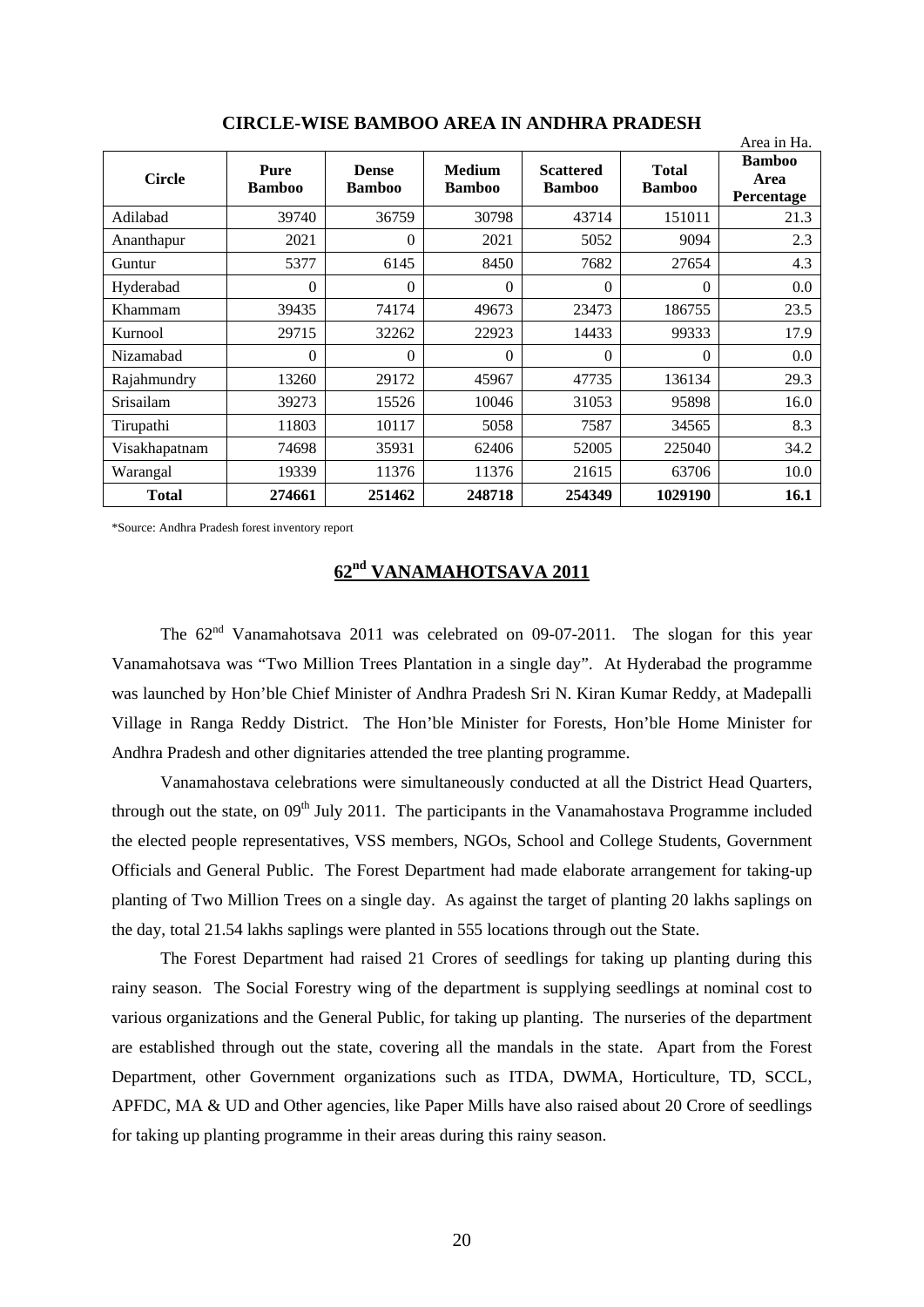## **THE ACTIVITIES OF ANDHRA PRADESH FOREST DEVELOPMENT CORPORATION LTD., HYDERABAD**

## **Physical achievements upto 31st March 2011:**

| Sl.No          | <b>Species</b>                                   | Area in Ha. |
|----------------|--------------------------------------------------|-------------|
|                | Eucalyptus (Seed Origin)                         | 18492.31    |
| 2              | Eucalyptus (Clonal)                              | 36404.54    |
| 3              | Bamboo                                           | 12357.24    |
| $\overline{4}$ | Cashew                                           | 10654.51    |
| 5              | Coffee                                           | 4010.00     |
| 6              | Teak                                             | 844.32      |
| 7              | <b>Medicinal Plants</b>                          | 524.80      |
| 8              | Casuarina, Pines and other Miscellaneous species | 381.33      |
|                | <b>Total</b>                                     | 83669.05    |

### **Raising of plantation in the last (6) years:**

| SI.            |                                   | Area Planted in Ha |          |          |          |          |         |  |  |  |  |
|----------------|-----------------------------------|--------------------|----------|----------|----------|----------|---------|--|--|--|--|
| N <sub>0</sub> | <b>Species</b>                    | 2005-06            | 2006-07  | 2007-08  | 2008-09  | 2009-10  | 2010-11 |  |  |  |  |
| 1              | Eucalyptus                        | 1509.38            | 2918.91  | 4913.0   | 5965.35  | 5805.97  | 3167.30 |  |  |  |  |
| 2              | <b>Bamboo</b>                     | 301.14             | $\Omega$ | 110.00   | 432.63   | 514.45   | 459.04  |  |  |  |  |
| 3              | $Cashew - Gap$ Planting           | $\theta$           | $\Omega$ | 100.00   | 101.55   | 65.00    | 98.00   |  |  |  |  |
| 4              | $Coffee - Enrichment$<br>Planting | 50.40              | 48.00    | 73.00    | 149.00   | 101.00   |         |  |  |  |  |
| 5              | Others                            | $\Omega$           | 202.00   | $\theta$ | $\Omega$ | $\theta$ | 0       |  |  |  |  |
|                | <b>Total</b>                      | 1860.92            | 3168.91  | 5196.00  | 6648.53  | 6486.42  | 3724.34 |  |  |  |  |

## **Productivity of various plantations in the last (6) years:**

| SI.<br>N <sub>0</sub> | <b>Species</b>              | 2005-06 | 2006-07 | 2007-08 | 2008-09 | 2009-10 | 2010-11 |
|-----------------------|-----------------------------|---------|---------|---------|---------|---------|---------|
|                       | Eucalyptus-Pulpwood (MT)    | 98544   | 180000  | 110000  | 65000   | 85000   | 185000  |
| ◠                     | Bamboo-industrial cuts (MT) | 6714    | 8182    | 5000    | 3000    | 4000    | 5500    |
| 3                     | Bamboo-Long Bamboo (Nos)    | 1430256 | 1596000 | 2350000 | 2675000 | 2950000 | 3250000 |
| 4                     | Cashew (MT)                 | 951.42  | 428.90  | 380.00  | 400.00  | 430.00  | 300.00  |
|                       | Coffee (MT)                 | 438.76  | 916.00  | 689.00  | 1054.00 | 667.00  | 901.00  |
| 6                     | Pepper (MT)                 | 56.00   | 67.94   | 54.76   | 13.25   | 123.79  | 30.00   |

\*Source: APFDC, Hyderabad.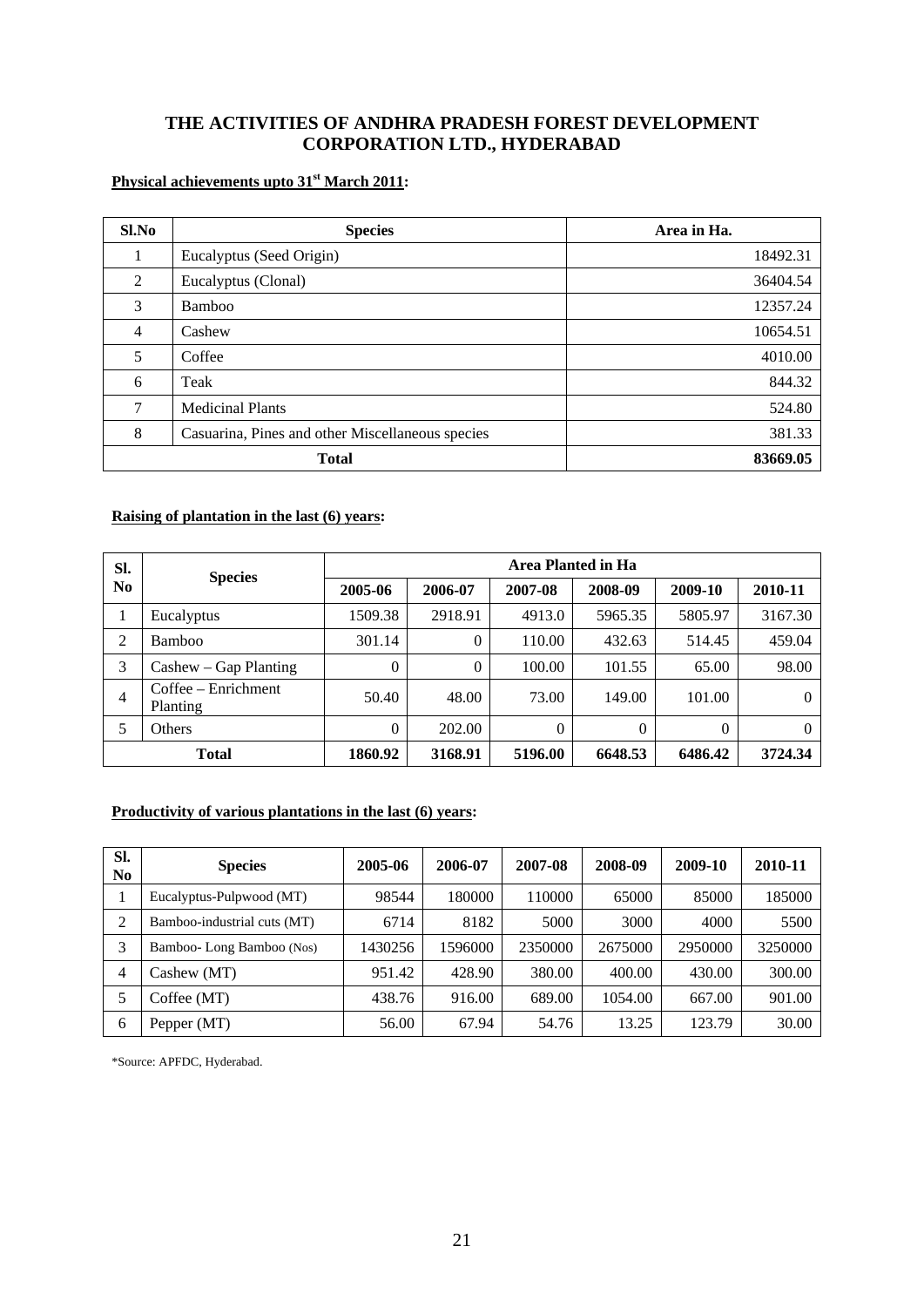### **GEOMATICS OF ANDHRA PRADESH**

There is a well established Geomatic Centre in Forest Department. Keeping in tune with recent technologies the Geomatic Centre of Forest Department utilized the recent innovations of Remote Sensing, Geographical Information System (G.I.S.), Global Positioning System (G.P.S.) for its Planning, Management and Monitoring of forest resources.

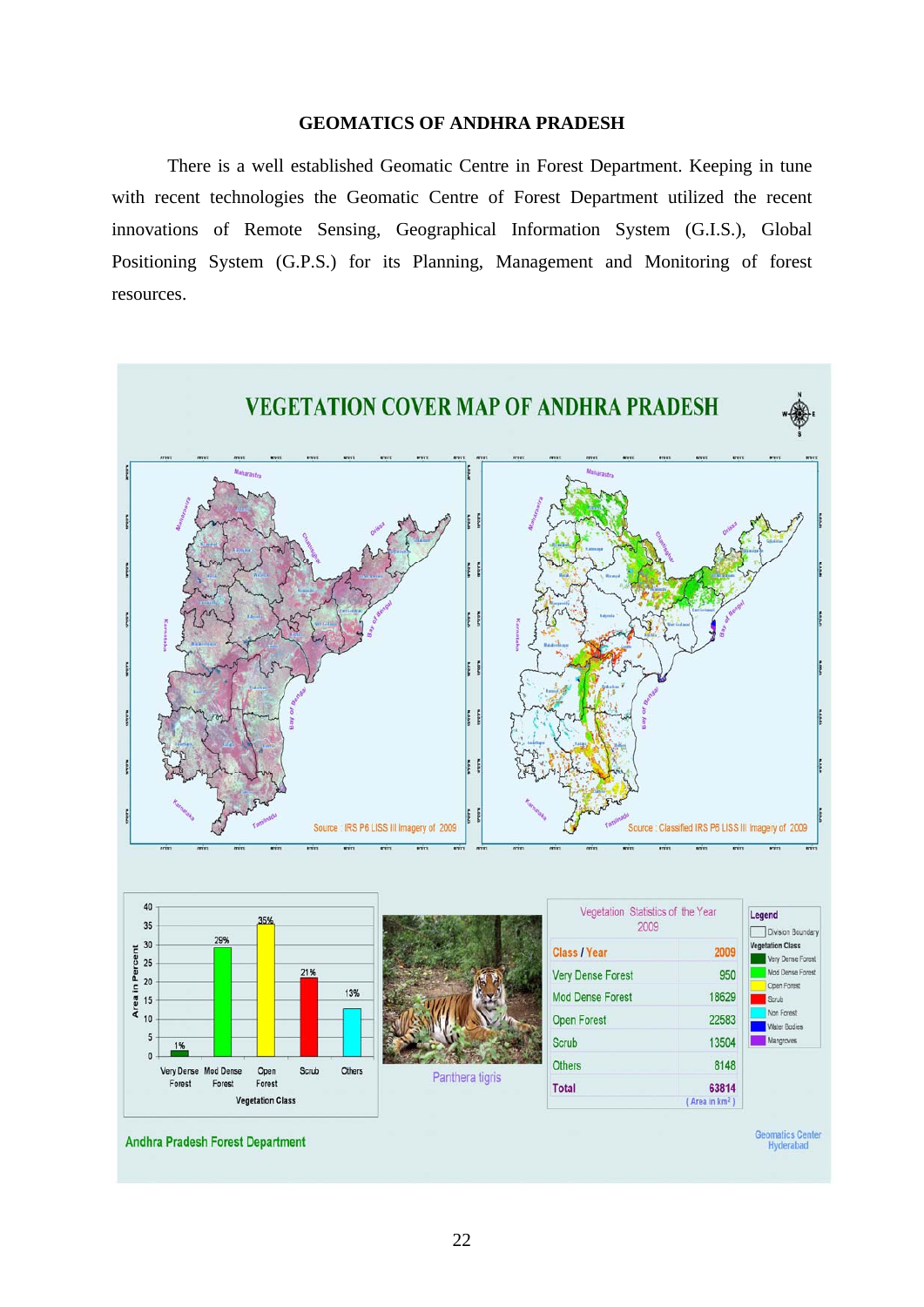### **RESULTS OF ANDHRA PRADESH FOREST INVENTORY DIAMETER CLASS-WISE VOLUMES OF TOP 15 SPECIES IN ANDHRA PRADESH.**

| SI. |                          | In million cubic meters |           |         |       |       |       |             |              |  |  |
|-----|--------------------------|-------------------------|-----------|---------|-------|-------|-------|-------------|--------------|--|--|
| No. | <b>Species Name</b>      | $10 - 20$               | $20 - 30$ | $30-40$ | 40-50 | 50-60 | 60-70 | above<br>70 | <b>Total</b> |  |  |
| 1.  | Anogeisus latifolia      | 5.67                    | 5.95      | 3.65    | 1.59  | 0.02  | 0.30  | 0.95        | 18.48        |  |  |
| 2.  | Xylia xylocarpa          | 3.21                    | 4.76      | 3.43    | 1.89  | 0.07  | 0.31  | 0.11        | 14.50        |  |  |
| 3.  | Terminalia tomentosa     | 2.17                    | 4.12      | 3.70    | 1.79  | 0.02  | 0.54  | 0.82        | 13.76        |  |  |
| 4.  | Lannea coromandelica     | 1.80                    | 3.96      | 3.72    | 1.65  | 0.07  | 0.21  | 0.40        | 12.49        |  |  |
| 5.  | Tectona grandis          | 4.67                    | 3.52      | 2.60    | 1.09  | 0.06  | 0.05  | 0.26        | 12.44        |  |  |
| 6.  | Madhuca indica           | 0.60                    | 1.50      | 2.44    | 2.09  | 0.09  | 1.00  | 1.65        | 10.48        |  |  |
| 7.  | Dalbergia paniculata     | 1.37                    | 1.82      | 2.47    | 1.98  | 0.09  | 0.48  | 0.32        | 9.37         |  |  |
| 8.  | Hardwickia binata        | 1.07                    | 1.90      | 2.02    | 1.47  | 0.10  | 0.75  | 0.89        | 9.07         |  |  |
| 9.  | Pterocarpus marsupium    | 1.44                    | 1.52      | 1.88    | 1.32  | 0.05  | 0.31  | 0.16        | 7.22         |  |  |
| 10. | Boswellia serrata        | 0.30                    | 1.08      | 2.37    | 1.89  | 0.10  | 0.19  | 0.26        | 6.86         |  |  |
| 11. | Mangifera indica         | 0.07                    | 0.13      | 0.19    | 0.47  | 0.02  | 0.61  | 3.71        | 5.70         |  |  |
| 12. | Cleistanthus collinus    | 1.91                    | 1.85      | 0.87    | 0.23  | 0.08  | 0.02  | 0.08        | 5.04         |  |  |
| 13. | Diospyros melanoxylon    | 1.07                    | 1.35      | 1.14    | 0.72  | 0.04  | 0.13  | 0.36        | 4.98         |  |  |
| 14. | Lagerstroemia parviflora | 1.28                    | 1.50      | 1.22    | 0.52  | 0.07  | 0.07  | 0.08        | 4.85         |  |  |
| 15. | Tamarindus indica        | 0.06                    | 0.17      | 0.39    | 0.45  | 0.11  | 0.28  | 1.44        | 3.27         |  |  |

\*Source: Andhra Pradesh Forest Inventory Report – 2010.